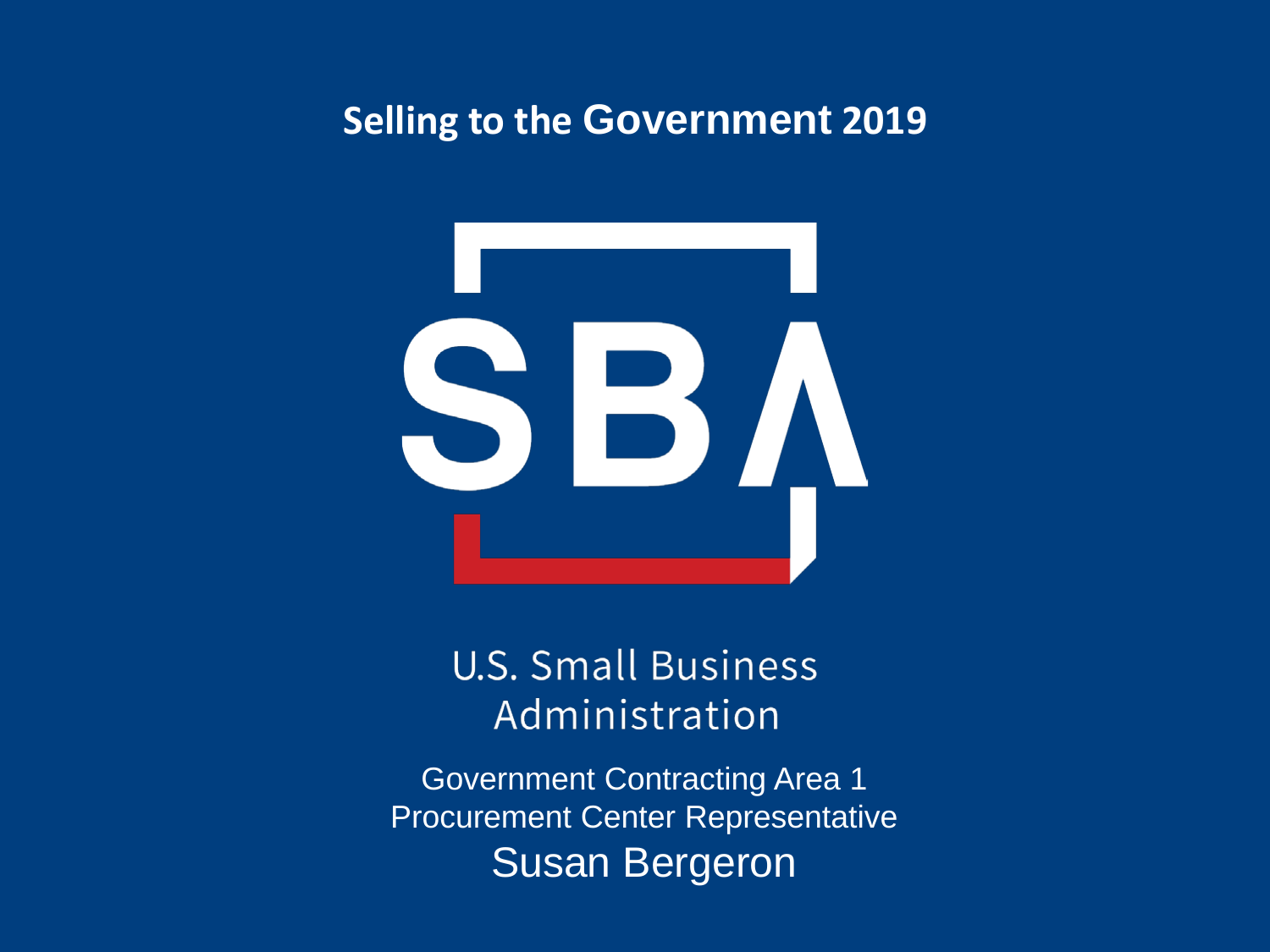## **What We Will Cover**

- **Federal Contracting Facts**
- **Why a Small Business (SB) Program?**
- **What is a SB Set-Aside?**
- **How the Government Advertises – Informal and Formal**
- **How the Government Buys**
- **First Thing to do – Get Registered**
- **NAICS Example**
- **Small Business Certifications**
- **Market Your Company**
- **How to Identify Contract Opportunities**
- **Become a GSA Schedule Holder**
- **Is Becoming a Government Prime Contractor Right for you?**
- **Explore Subcontracting Opportunities**
- **What do Primes Look for in Subcontractors?**
- **Seek Help From Resource Partners**
- **Procurement Center Rep (PCR) Role**
- **SBA.GOV**
- **Tips to Contractors…Marketing to DoD**
- **Questions & Back Up Materials** 2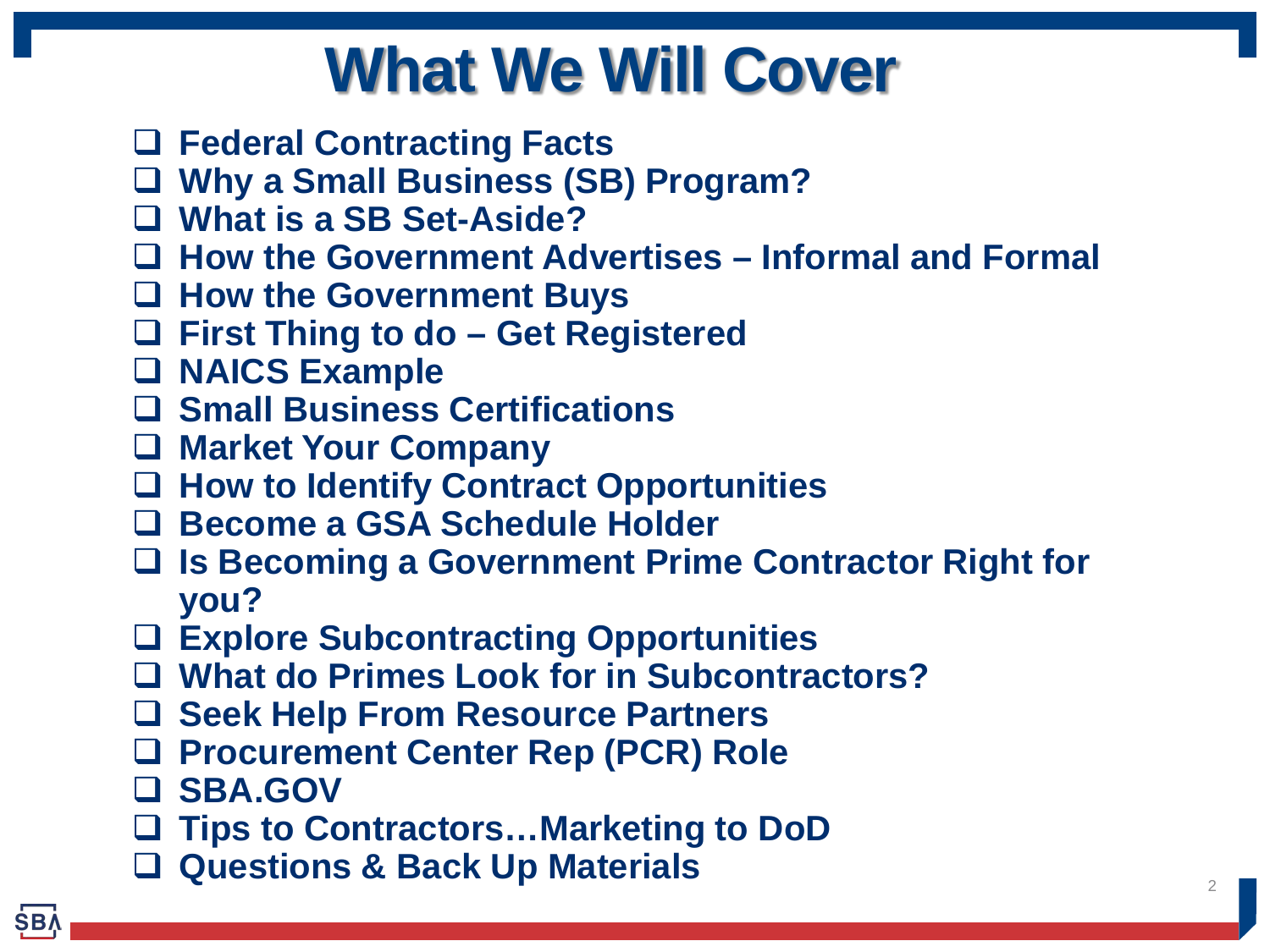## **Federal Contracting Facts**

- **□Between several Sep 2018 and Feb 2019 appropriations** bills, the President signed spending bills totaling \$1.324 trillion
- **□The Federal Government is the world's largest buyer of** goods & services with purchases totaling more than \$500 billion yearly
	- Purchase card procedures and contracts exist for every item imaginable, from paper clips to armored tanks
	- Goal: quality goods/services delivered on-time at a fair price

FY2017 (Oct 2016-Sep 2017), Federal agencies exceeded the 23% SB Prime Contracting Goal with \$105.7B to SB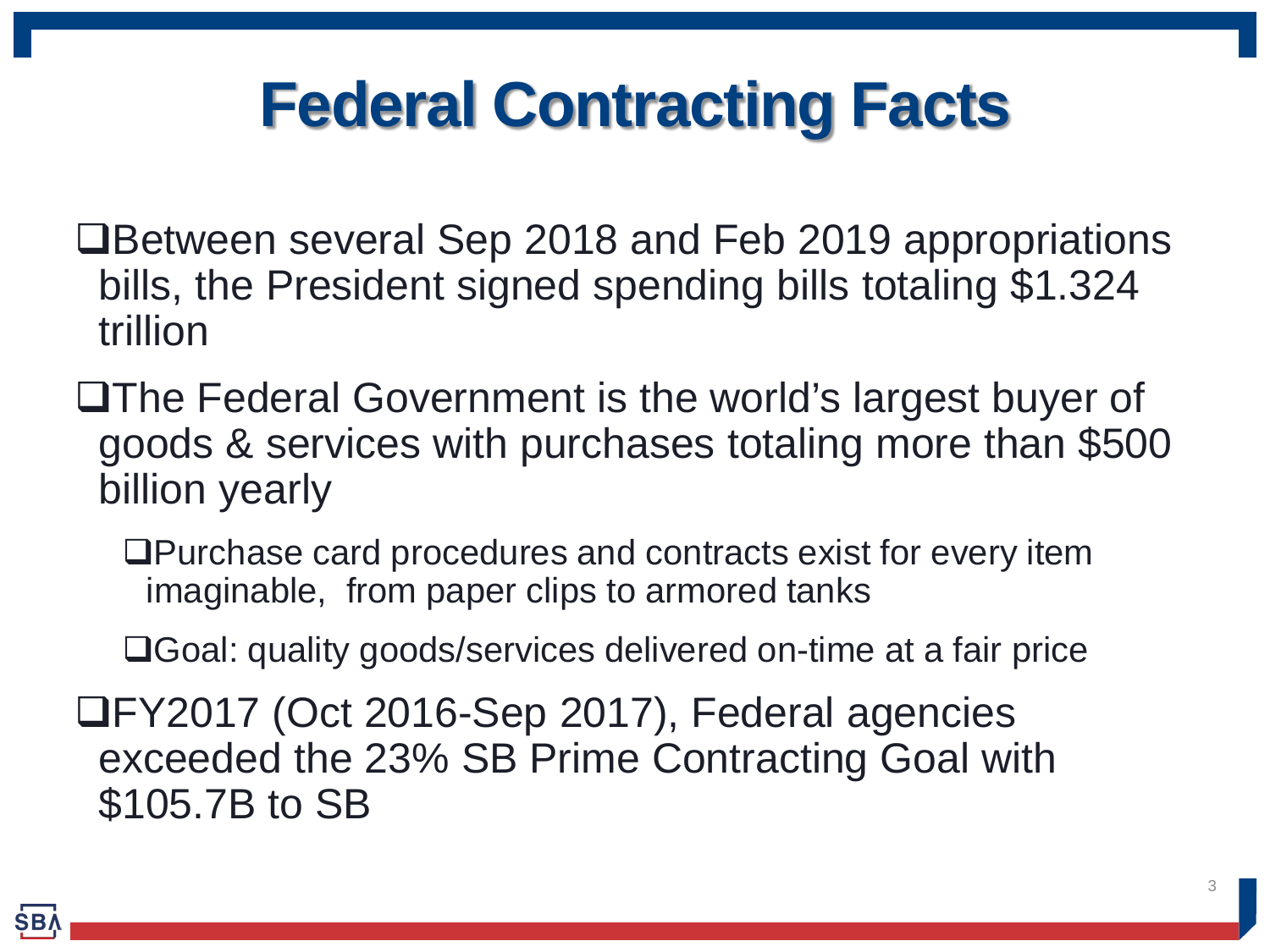# **Why a Small Business (SB) Program?**

- U.S. policy that SB concerns shall have the maximum practicable opportunity to participate in the performance of contracts awarded by any Federal agency
- **□Goal of this policy is to ensure that a fair proportion of** purchases, contracts, and subcontracts are placed with SB
- $\Box$  The U.S. uses the procurement process to advance these socioeconomic policies and objectives
	- **□How…you ask????** By applying Set-Aside requirements
- U.S. Small Business Administration (SBA) was created in 1953 to
	- Aid, counsel, assist, & protect the interests of SB concerns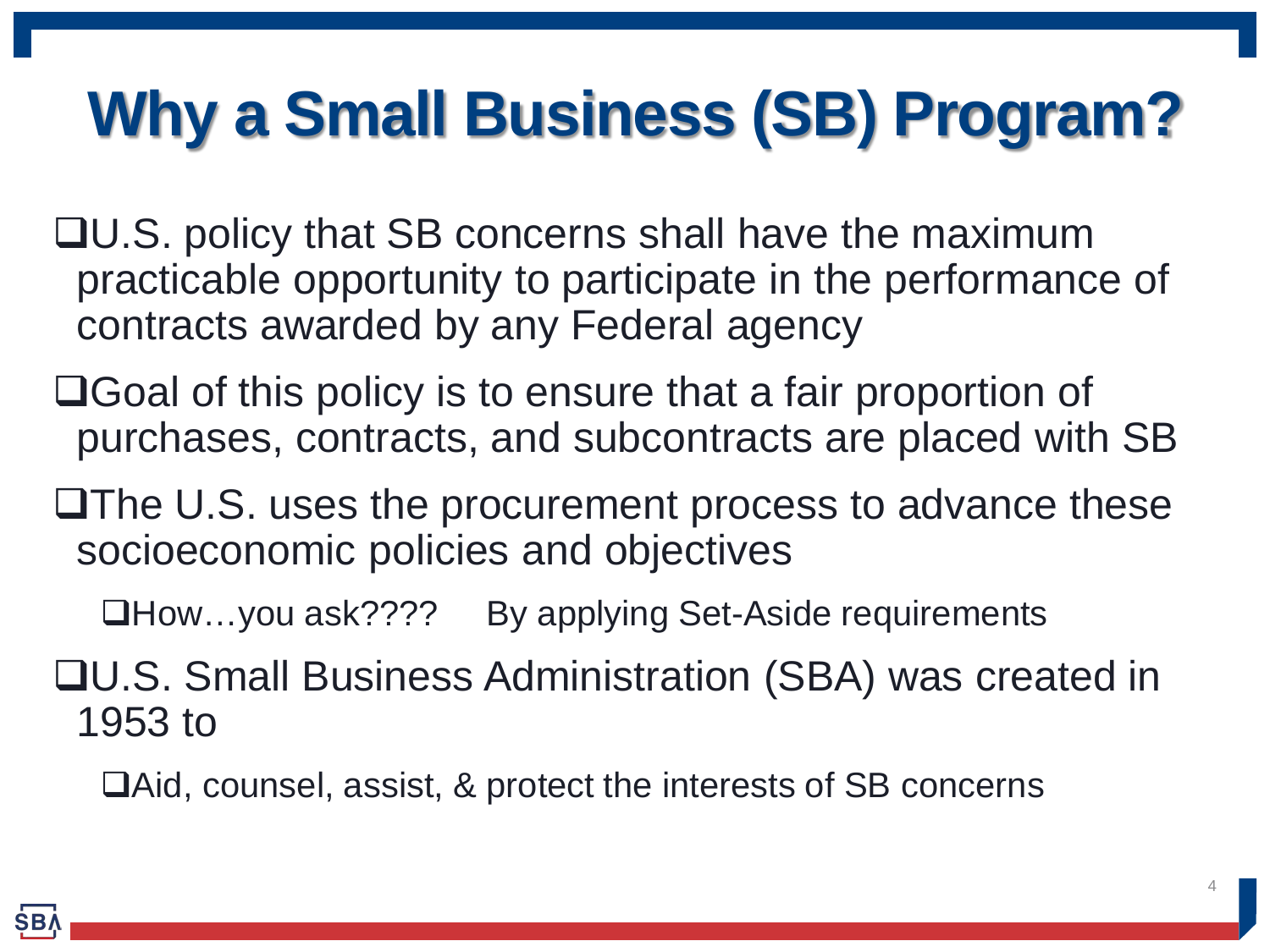# **What is a SB Set-Aside?**

- ■A set-aside is the reserving of an acquisition exclusively for SB in general or for participation by a "category" of SB concerns
- **□Helps ensure a level playing field so that SB concerns** can compete for contracting opportunities

#### **Prime Contracting Government-Wide Procurement Goals**

- **Small Business** 23%
	-
- **□Small Disadvantaged Business (SDB)** 5%

Women-Owned Small Business (WOSB)  $5%$ 



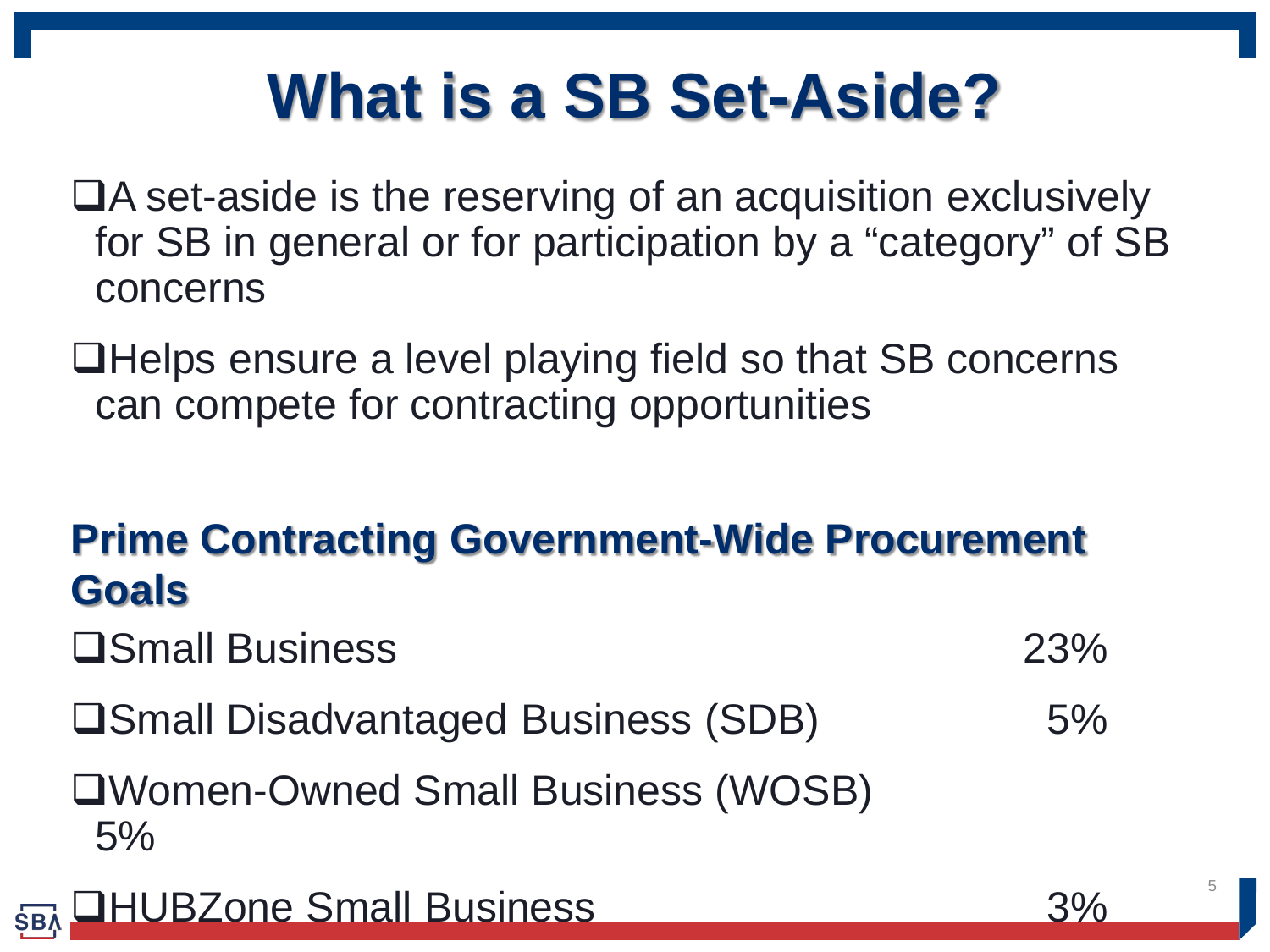## **How the Government Advertises - Informal**

#### ■Market Research(MR) required by FAR Part 10

- □ Conduct & document MR appropriate to circumstances (size & complexity)
- Primary reasons the Government is required to perform MR
	- Identify availability of commercial products/services & customary terms & conditions
	- **□**Identify the existence of capable SB Concerns

**SBA** 

- **□Is the requirement on a "Mandatory Source" list? See FAR Part 8.002** & 8.003
- $\Box$  Is an ordering vehicle already available for use? See FAR Part 8.004
- **□MR Techniques often used by the Procurement Agencies**

□ Contact other users / Post RFI to FBO / Post RFI to GSA Advantage! / Query Governmentwide database of contracts (link in FAR Part 10) / Review Trade Journals / Attend Trade Shows / Attend SB Matchmaker Events / Conduct Interchange Meetings / Internet Searches / Industry Days / other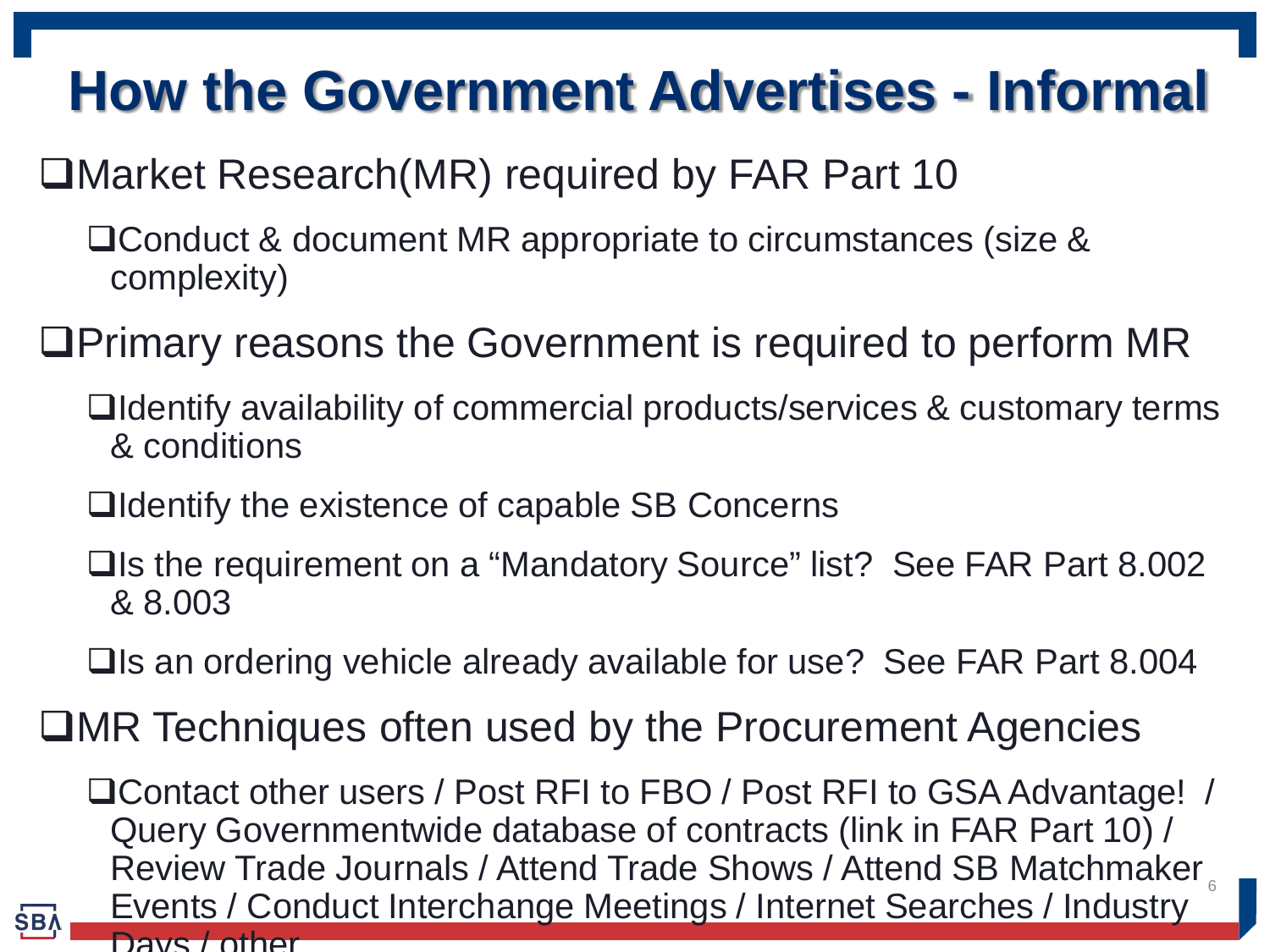## **How the Government Advertises - Formal**

Government must document the MR

Formal MR Report or on the SB Coordination Form…sometimes both

>\$10,000 (micro) - \$15,000, Contracting Officer discretion

- >\$15,000 \$25,000, unless an exception applies, must display solicitation in a public place or by any appropriate electronic means
- >\$25,000, unless an exception applies, must post solicitation to the Governmentwide Point of Entry: [https://www.fbo.gov](https://www.fbo.gov/)
- □Once the "Formal" solicitation is released, all communications thereafter must flow through the Contracting **Officer**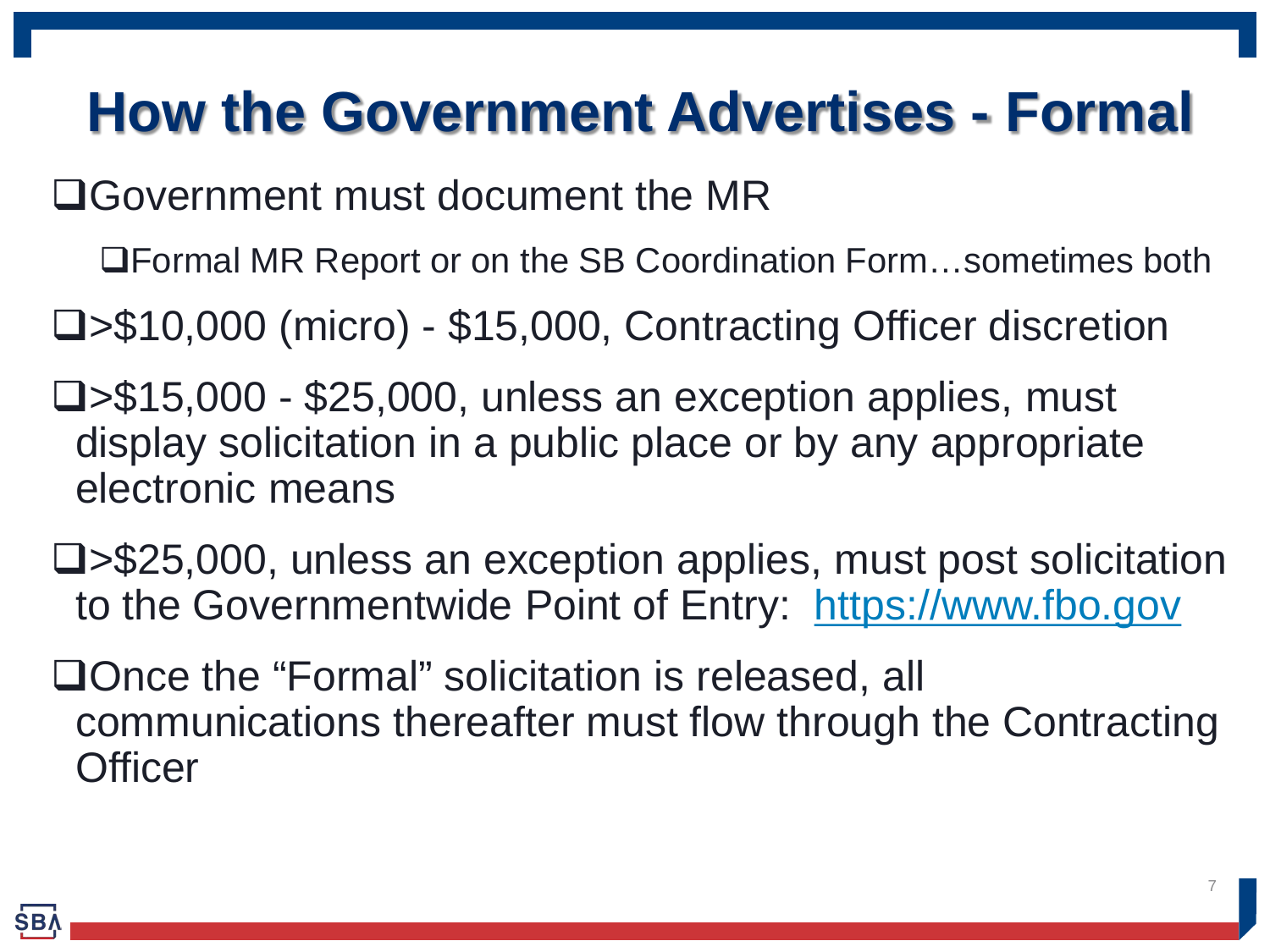# **How the Government Buys**

 $\square$ \$10,000 and below, usually purchased by credit card (micropurchase – No SB Set-Aside requirement)

#### >\$10,000 - \$250,000 automatically reserved for SB

- Reasonable expectation of at least 2 offers, from responsible SB, @ fair market price
- Does not preclude award to 8(a), HUBZone, SDVOSB or WOSB
- **□IAW FAR 19.203(a), no order of precedence among the SB programs**
- **□If set-aside and only 1 acceptable response rec'd the CO should** award
- >\$250,000 Contracting Officers shall set-aside for SB when there is a reasonable expectation of 2 offers from responsible SB @ fair market price

Total SB set-asides shall not be made unless reasonable expectation  $\blacksquare$ exists  $\blacksquare$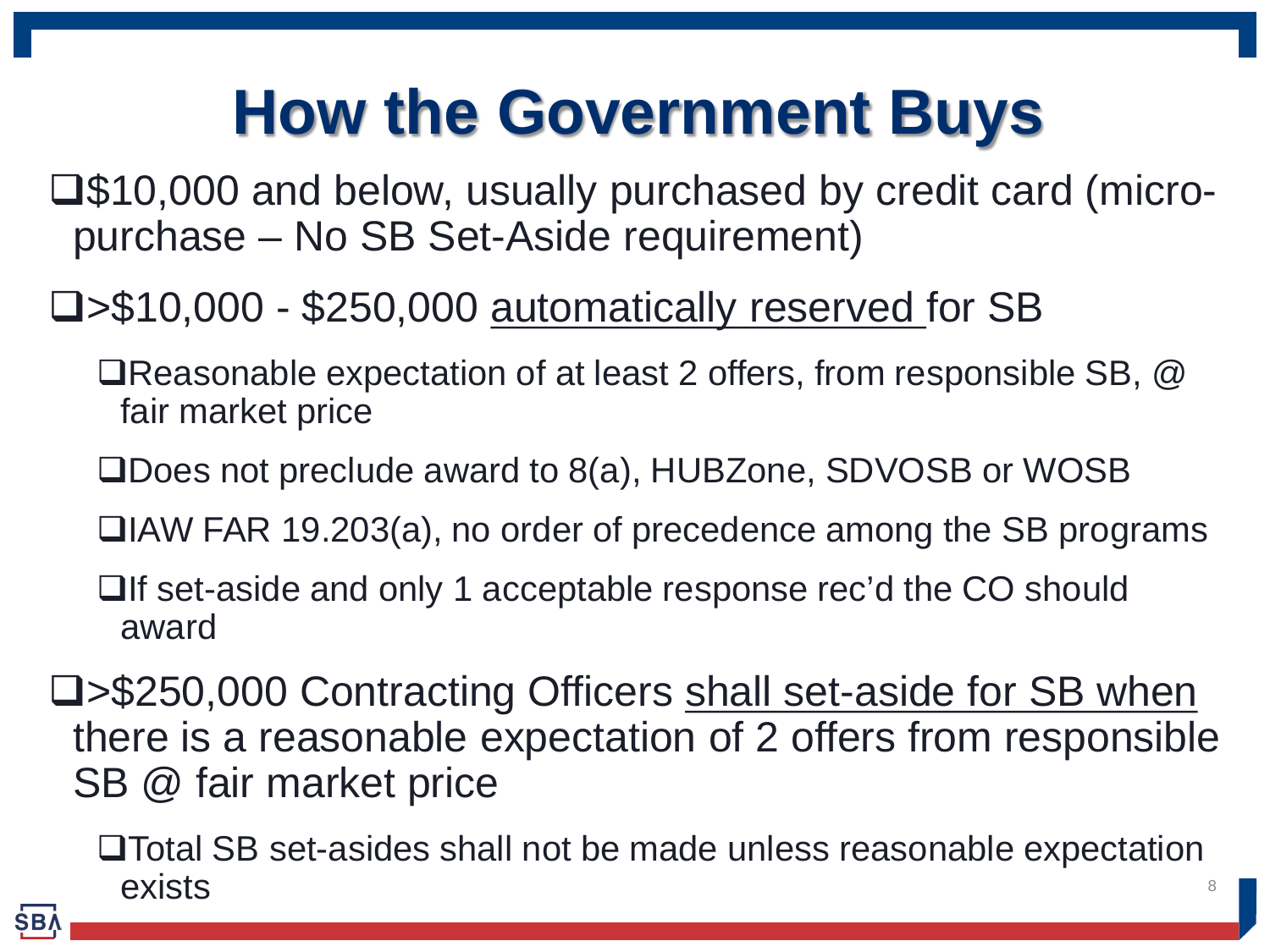# **First Thing to do – Get Registered**

- $\square$  To bid on federal contracts, your business must be registered in the System for Award Management (SAM) database at <https://www.sam.gov/SAM/> (update at least annually)
	- **□SAM Quick Start Guide for Contract Registrations:** [https://sam.gov/SAM/transcript/Quick\\_Guide\\_for\\_Contract\\_Registrations.pdf](https://sam.gov/SAM/transcript/Quick_Guide_for_Contract_Registrations.pdf)
	- ■Identify your product(s) or service(s) under the North American Industry Classification System (NAICS) Code: <https://www.census.gov/eos/www/naics/>
	- ■Based upon the NAICS Codes selected, you are considered either a large or a small business. Note: You can be large under one code & small under another. [https://www.sba.gov/sites/default/files/files/Size\\_Standards\\_Table.pdf](https://www.sba.gov/sites/default/files/files/Size_Standards_Table.pdf)
- When SAM registration is complete…go back in and link the SAM and Dynamic Small Business Search (DSBS) databases
- **□In addition to Federal Agencies, Primes Contractors (large & small) use DSBS to find subcontractors & partners**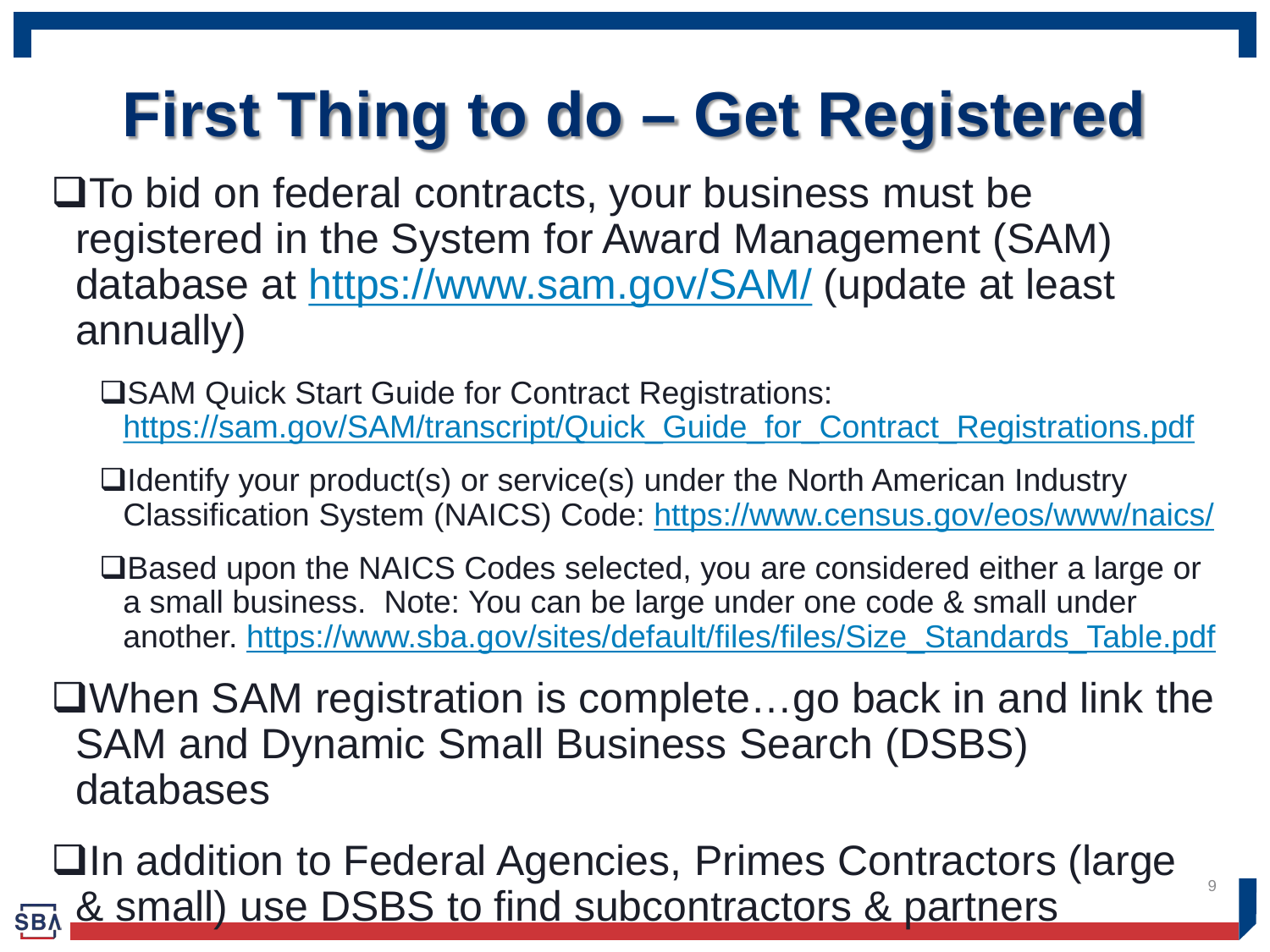# **NAICS Example**

- Your company provides for all of the following: installation, repair, and maintenance of Fire Extinguishers
	- Agency #1 requires the installation of Fire Extinguishers and applies NAICS Code 238220 which has a Size Standard of \$15M
	- ■Agency #2 requires Fire Extinguisher repair & maintenance without installation & applies NAICS Code 811310 which has a Size Standard of \$7.5M
- $\Box$ If your company's most recent 3 years of annual average gross revenue or "annual receipts" (defined in FAR Part 19) is \$10M, your company would be small under NAICS Code 238220, but large under NAICS Code 811310
- ■NAICS Code Size Standards are described by either "Annual Receipts" or by the "Number of Employees"….Be sure you are small under the NAICS code identified
- **The Federal Government is prohibited from using the** following NAICS Code Sectors: 42, 44, and 45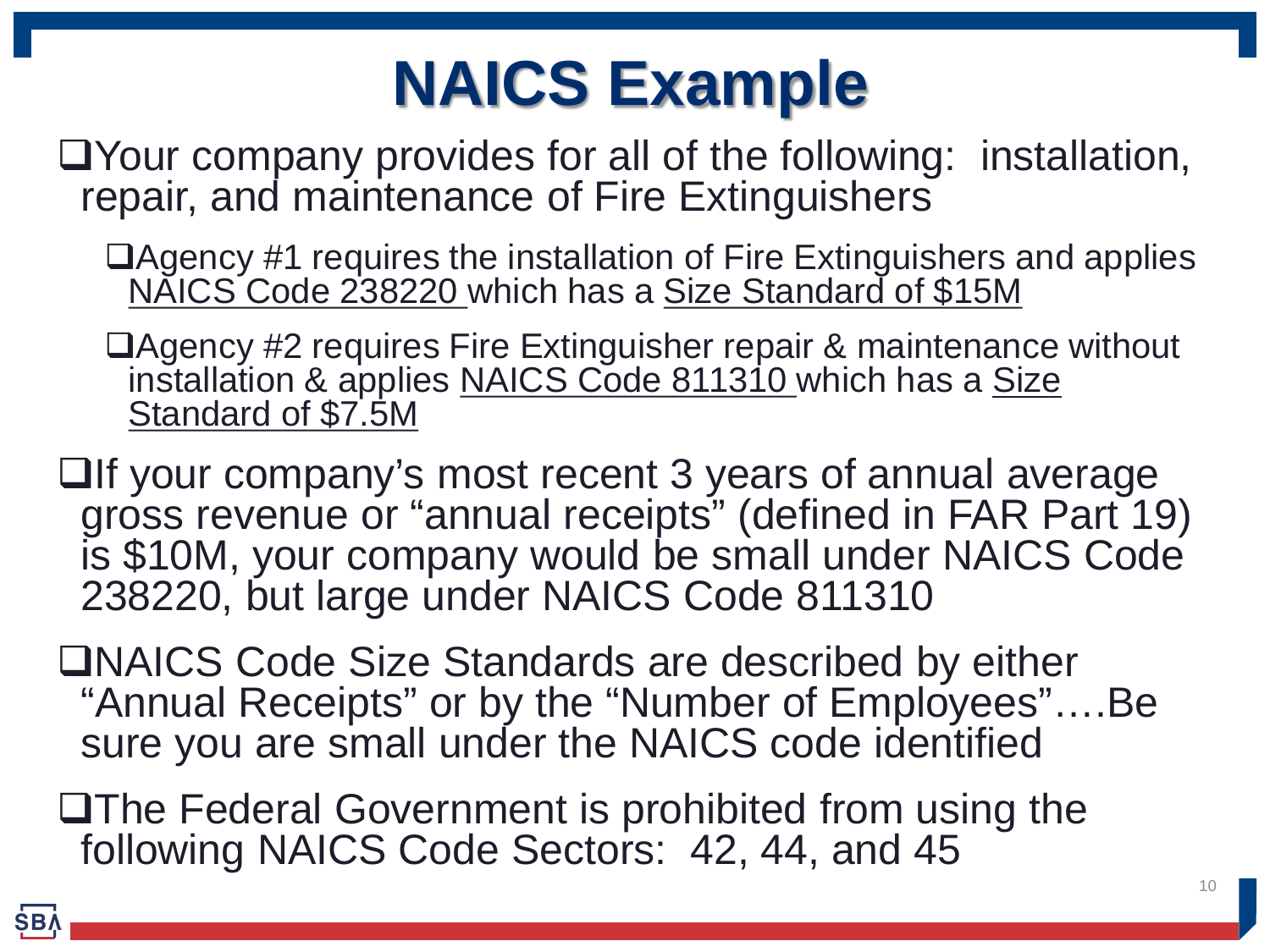# **Small Business Certifications**

**□Self-Certifications for SB Set-Asides (Prime &** Subcontracts)

Small Business/SDB/WOSB/EDWOSB

VOSB and SDVOSB – Self-Certified \*\*except for VA contracts\*\*

**QThe VA has a formal process for VSOB and SDVOSB set**asides

Vets First Verification Program: <https://www.va.gov/osdbu/verification/>

**□SBA's Formal Certification Programs** 

WOSB / 8(a) / HUBZone

**SBA** 

[https://www.sba.gov/federal-contracting/contracting-assistance](https://www.sba.gov/federal-contracting/contracting-assistance-programs)[programs](https://www.sba.gov/federal-contracting/contracting-assistance-programs)

□Only WOSBs/EDWOSBs in "certify.SBA.gov" can bid on WOSB/EDWOSB set-asides—Additionally, this set-aside is limited to $\scriptstyle\rm{10}$ specified NAICS Codes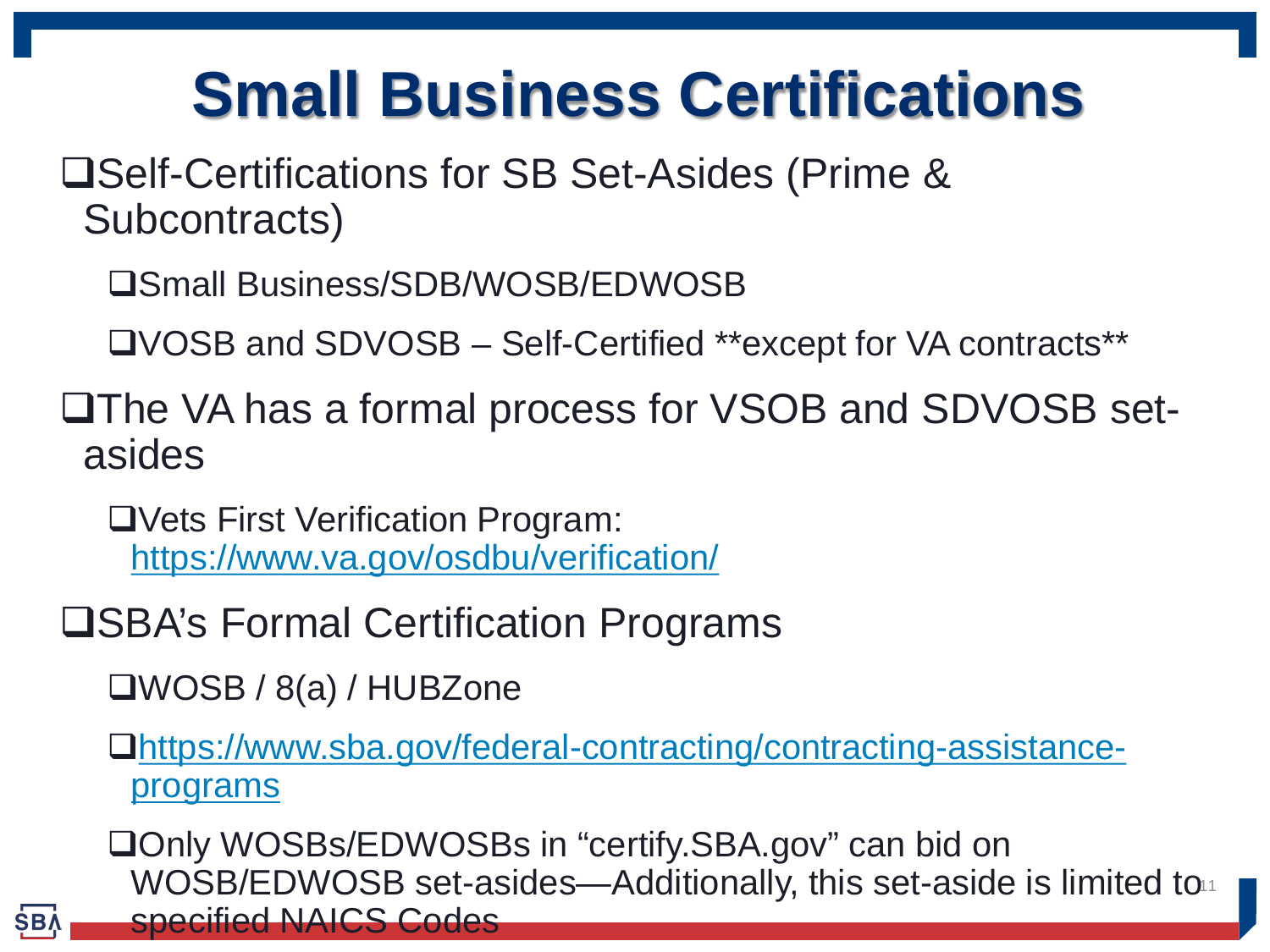# **Market Your Company**

Effectively market your company's product or service

- Identify your customers (Who buys/How/When?)
- Identify the Agency Small Business Specialist—liaison between Industry & Gov't
- Research requirements (Know more then the Agency knows)
- Present your capabilities directly to the federal activities and large prime contractors that buy your products and services
- Attend procurement conferences, business expos, industry days & matchmaking events
- ■Show Program Managers and Contracting Officers that your company is a good match for their needs and requirements

□Provide "quality" information on-time....answer all questions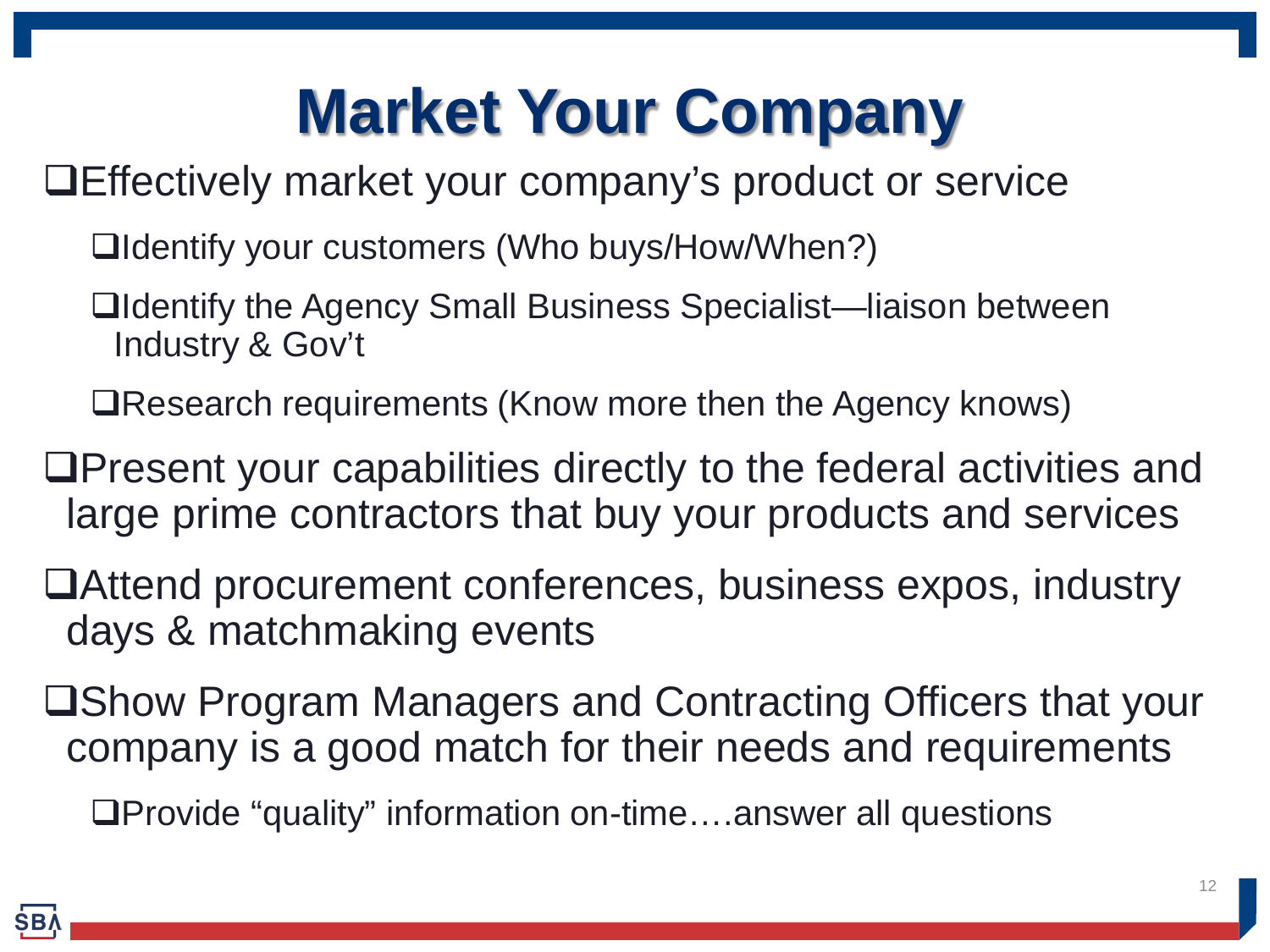# **Market Your Company (Continued)**

Add details to your Dynamic Small Business Search (DSBS) profile (e.g. GSA Schedule No., Commercial/Federal Customers, Elaborate in the DSBS "Capabilities Narrative")

Compare your profile to information contained in your competitor's profile. \*\*DSBS Table Below = Maine & NAICS 238220\*\*

| # | Name and Trade<br><b>Name of Firm</b>                  | Contact               | <b>Address and City, State Zip</b>                 | <b>Capabilities Narrative</b>                                                                                                                                                                                                                                                                                                                                            |
|---|--------------------------------------------------------|-----------------------|----------------------------------------------------|--------------------------------------------------------------------------------------------------------------------------------------------------------------------------------------------------------------------------------------------------------------------------------------------------------------------------------------------------------------------------|
|   | McCue, David<br><b>RADIGAN</b><br><b>23 MECHANICAL</b> | David R McCue         | <b>26 PURPLE HEART LN</b><br>CARMEL, ME 04419-0000 |                                                                                                                                                                                                                                                                                                                                                                          |
|   | <b>NORTHERN</b><br>24 ELECTRIC CO.                     | <b>Shelly Gillis</b>  | 101 Main St Ashland<br>Ashland, ME 04732-0000      |                                                                                                                                                                                                                                                                                                                                                                          |
|   | 25 Dean & Allyn, Inc.                                  | <b>DANA A Stewart</b> | <b>116 US Route 100</b><br>GRAY, ME 04039-0000     | Sprinkler System Design, Installation and Inspections. 24/7<br>Fire Protection Service and Maintenance. Fire Alarm System<br>Installation and Testing. Range Hood Installation and Testing.<br>Extinguisher Sales and Full Service. Special Hazard Protection.<br>Exit and Emergency Lighting Systems. Backflow Preventer<br>Testing and Repair. Preventive Maintenance. |
|   | <b>WILSON 5 SERVICE</b><br>26 COMPANY, INC.            | James D.<br>Woodman   | <b>6 PAGE ST</b><br>KITTERY, ME 03904-1416         | FACILITY MANAGEMENT, LIGHTING MAINTENANCE,<br>MECHANICAL MAINTENANCE, JANITORIAL, CUSTODIAL, CFM<br><b>CONTRACTS, Maintenance</b>                                                                                                                                                                                                                                        |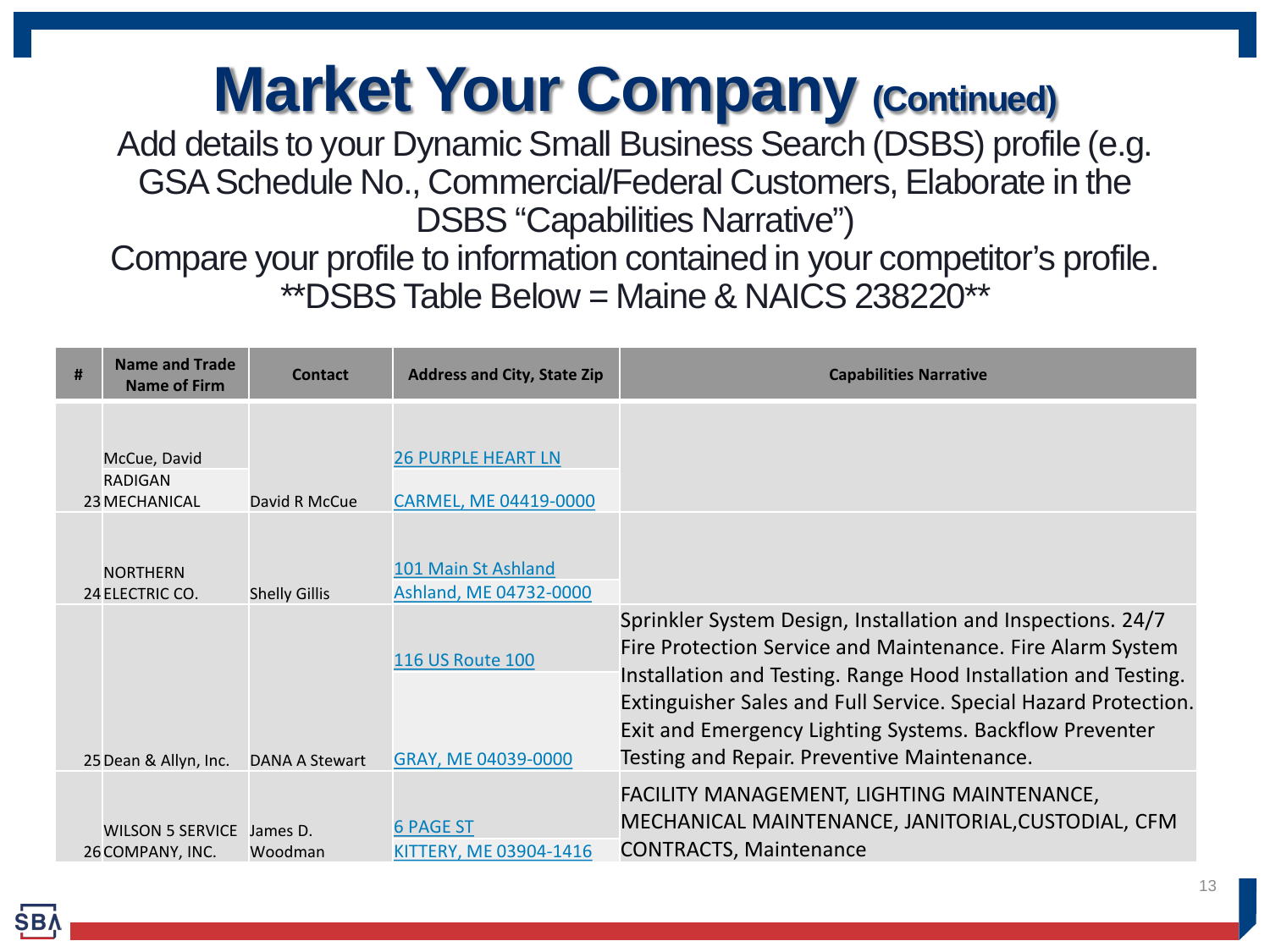# **How to Identify Contract Opportunities**

Federal Business Opportunities (FBO) [https://www.fbo.gov](https://www.fbo.gov/) is the "official" posting site for Federal procurement opportunities >\$25,000

- □Keyword Search (e.g. Extinguisher or 811310)
- Don't need an account to view
- **□User Guides listed on the right-hand side**
- Various Small Business events listed on the right-hand side
- **EXALLERGIVE CONTROVER CONTROVERS** 
	- **□Search Agency websites for forecasted requirements**
	- $\Box$  Prime contracts exist, ID Prime & solicit them for subcontracts

**□Other useful Federal Acquisition Links:** <http://www.acquisition.gov/> Scroll down to "Service Contract Inventory"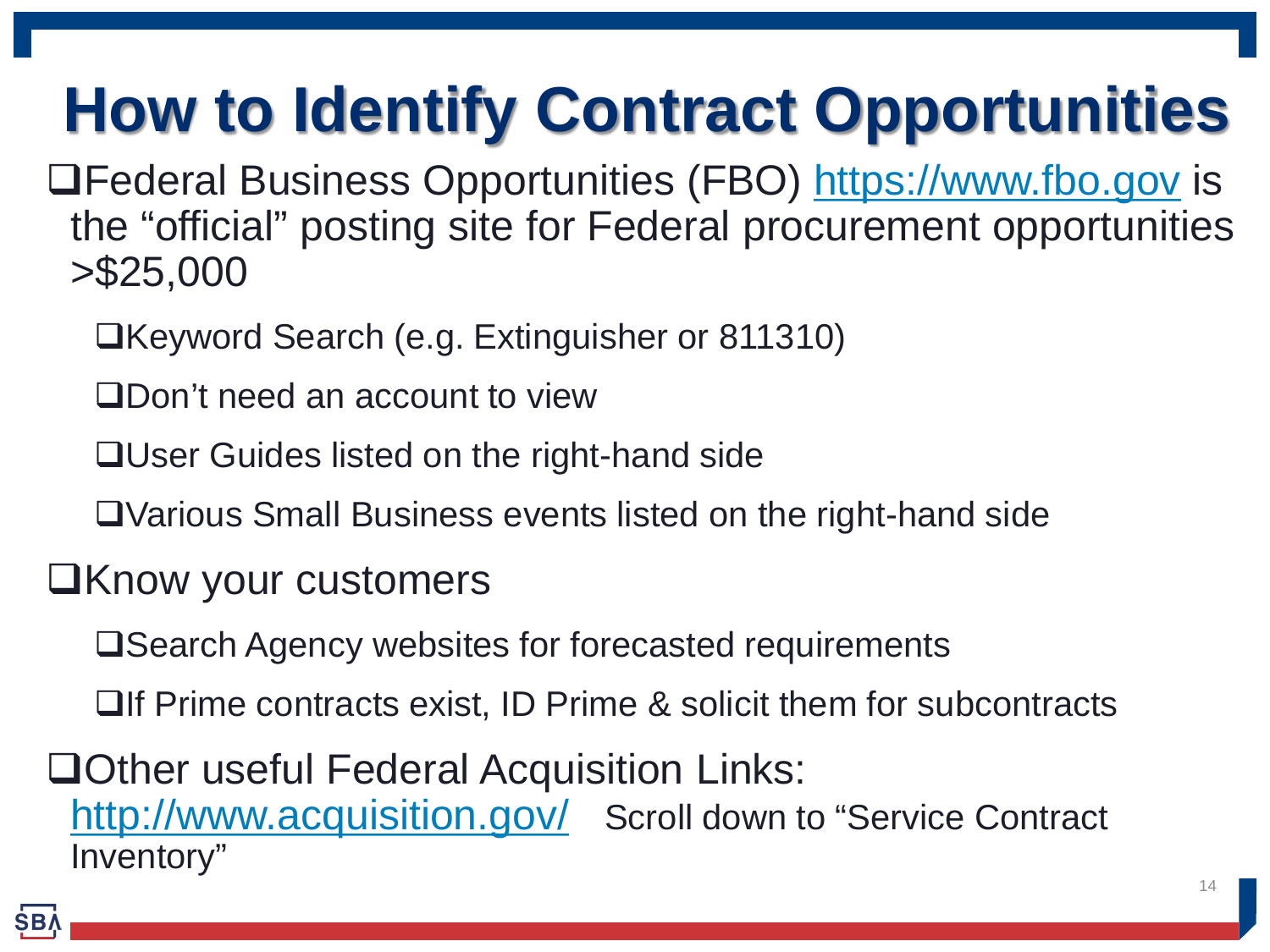### **How to Identify Contract Opportunities (Continued)**

- When you find Requests for Information, Sources Sought, etc. on FBO, please…please…please take the time to respond
	- This is part of the contracting activities Market Research and WILL directly affect the decision on whether to Set-Aside or not
- When you find something on FBO that you qualify for and are certified in either the 8(a) or HUBZone Programs, contact your SBA District Office's Business Opportunity Specialist or SBA Procurement Center Representative
	- □ Locating Your Local SBA District Office: [https://www.sba.gov/local](https://www.sba.gov/local-assistance/find/?type=SBA District Office&pageNumber=1)[assistance/find/?type=SBA%20District%20Office&pageNumber=1](https://www.sba.gov/local-assistance/find/?type=SBA District Office&pageNumber=1)
	- **QLocating Your PCR:<https://www.sba.gov/federal-contracting> (scroll to** Counseling and Help)
	- Identify correct PCR by both "Location" and "Activities Covered"

**SBA**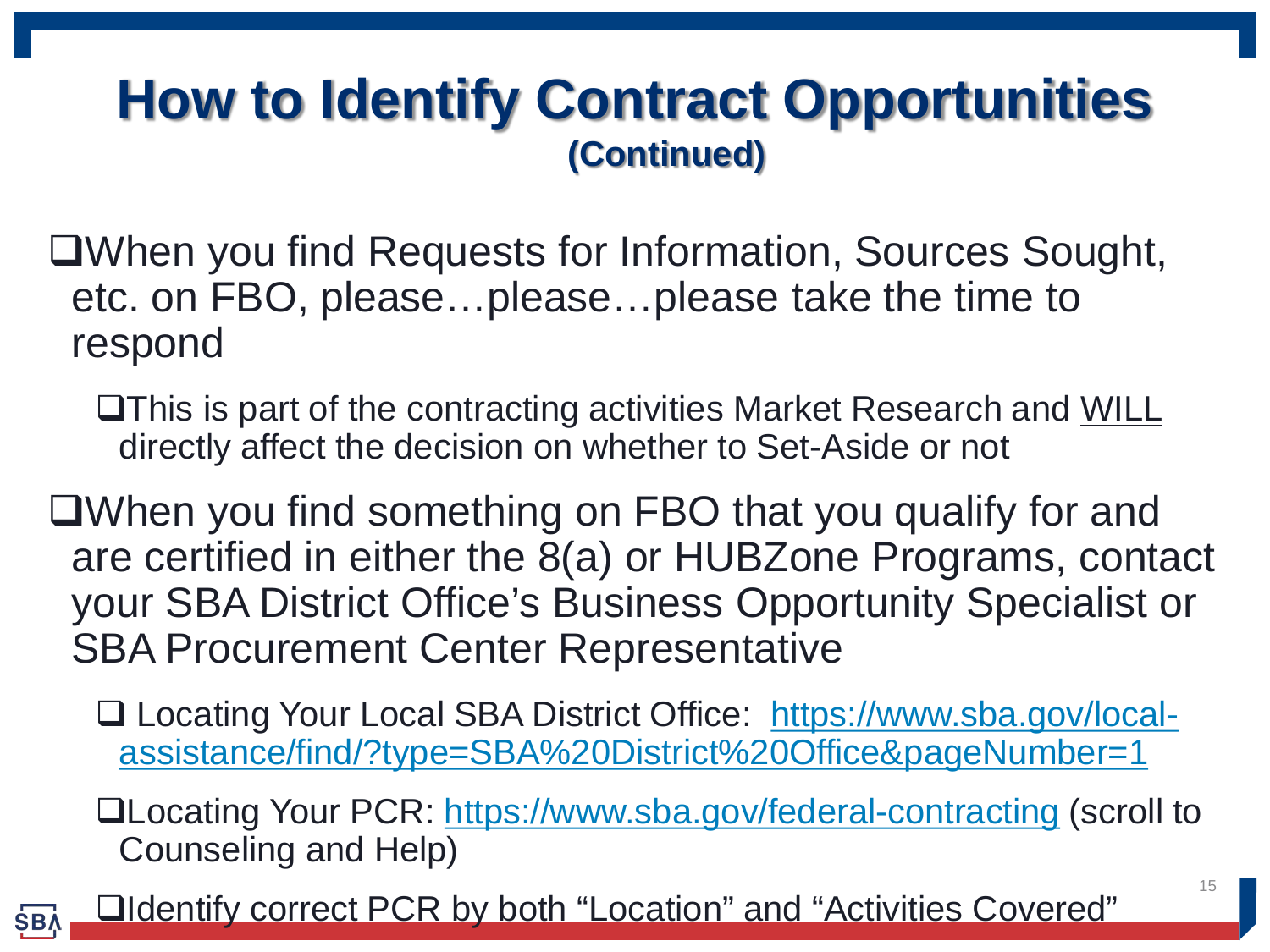## **Become a GSA Schedule Holder**

GSA establishes long-term government-wide contracts with "Volume Discounts" to Federal Government Agencies

[http://gsa.federalschedules.com/gsa-schedule/getting-on-the-gsa-](http://gsa.federalschedules.com/gsa-schedule/getting-on-the-gsa-schedule/?msclkid=dae5ffa62ceb1d8376faa32d81aaa2f9) [schedule/?msclkid=dae5ffa62ceb1d8376faa32d81aaa2f9](http://gsa.federalschedules.com/gsa-schedule/getting-on-the-gsa-schedule/?msclkid=dae5ffa62ceb1d8376faa32d81aaa2f9)

Commercial Products & Hourly-Type Services are covered by GSA

■Be certain your product/service list doesn't conflict with Mandatory Sources –  $\acute{e}$ .g. AbilityOne and UNICOR (aka FPI)... unless the VA is your customer

#### □ Agencies use GSA because it is EASY (See FAR Part 8)

Postings are to the GSA Advantage! or eBuy sites & not to FBO…no posting time requirements or need to post award info.

□No Set-Aside requirements...FAR Part 19 does not apply...However, Contracting Officers may set-aside orders to any of the SB concerns

No "formal" FAR Part 15 Source Selection Evaluation Procedures required

No Certified Cost or Pricing Data…Commercial & Fixed Pricing

**SBA**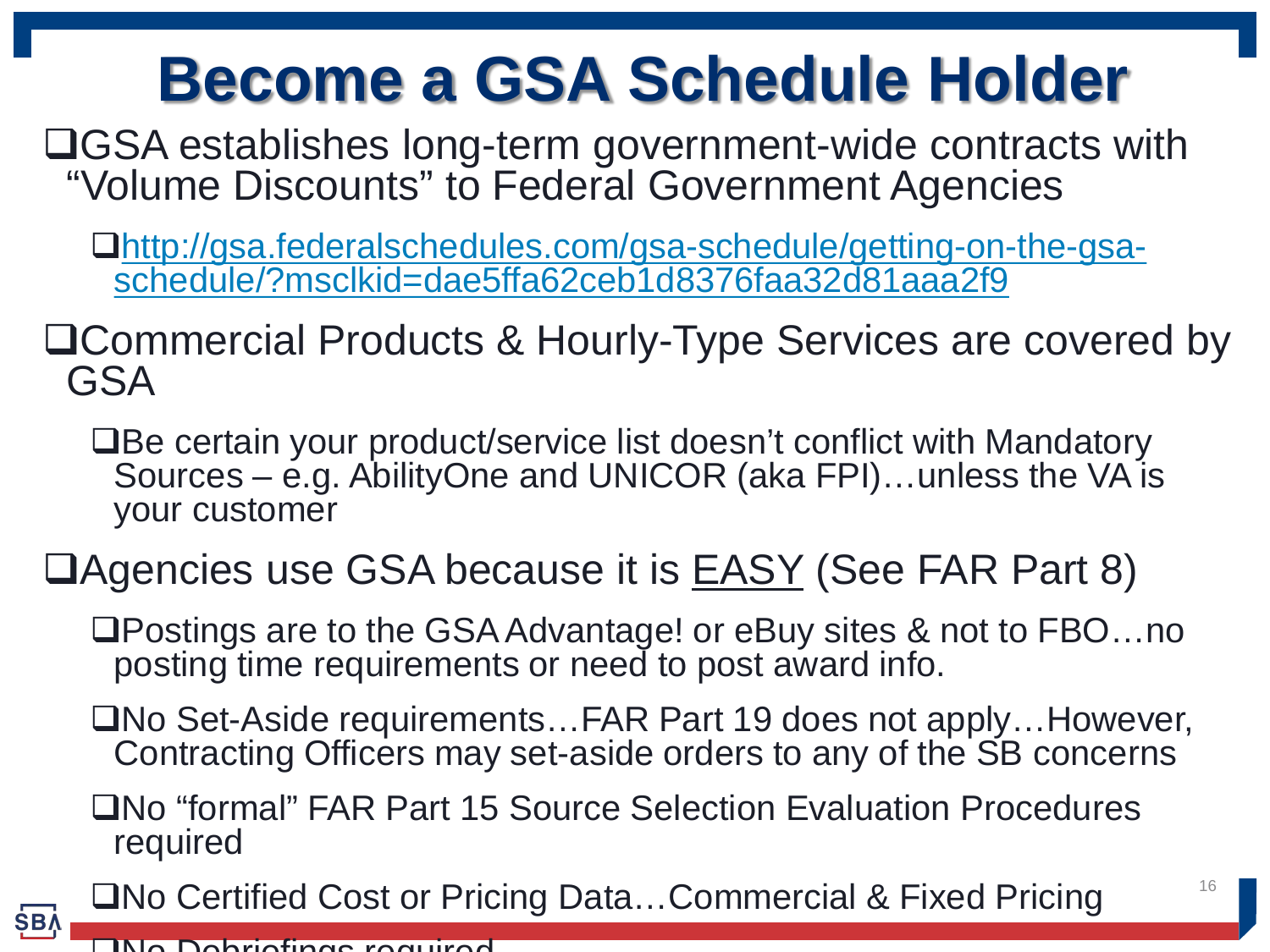## **Is Becoming a Government Prime Contractor Right for you?**

□Do you have the time required to gain access to all required systems/databases?

Do you have the time required to identify logical buyers?

Can your business financially support the costs involved in a Government contract?

In most cases…the Government pays upon delivery…rarely in advance

Are you prepared to learn sections of the Federal Acquisition Regulation and any Agency-appropriate Supplement?

<https://www.acquisition.gov/browse/index/far>

**SBA** 

Does your niche require employee or facility clearances (FCL)?

□In many cases, clearances are required as a condition of contract award

17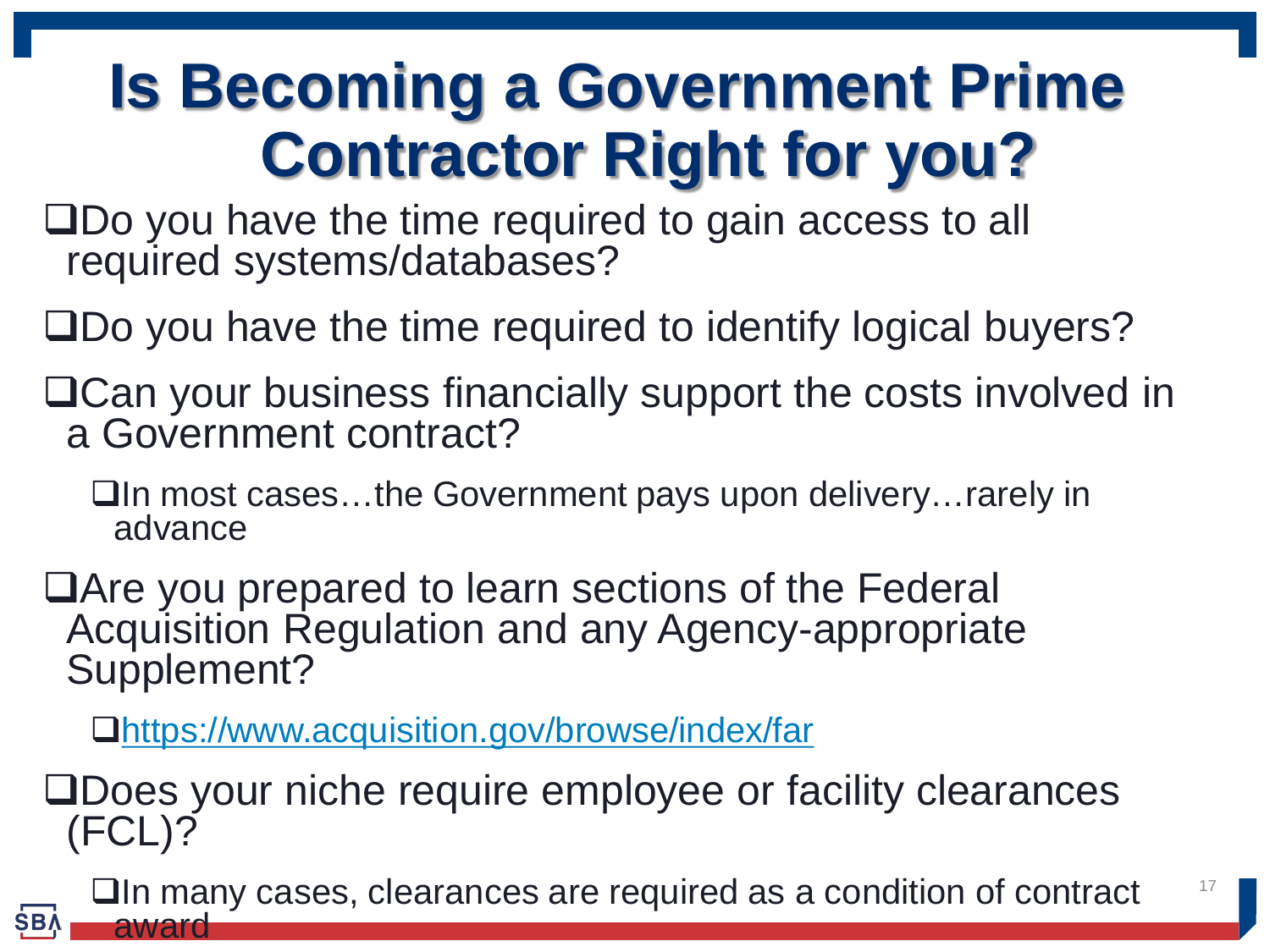# **Explore Subcontracting Opportunities**

**OPrime contract winners often require subs to fulfill** requirements

**SB** 

- □Subcontract Plans required from Large Primes when the contract will exceed >\$700K (\$1.5M Construction) & subcontract opportunities exist
- **□SB Primes can now use "Similarly Situated Entities" to help meet their** LOS for Set-Aside requirements
- **□SB Primes competing against LB use SB Subs to meet SB Participation** Plans

The SBA/GC Subcontracting Opportunities Directory contains a listing of Large Business Federal Prime contracts with the following information: Contract #/ Completion Date/ NAICS Code/ PSC/ Place of Performance/ & Phone Numbers. NOTE: You may be required to download the excel document before it will open

**Ohttps://www.sba.gov/document/support--directory-federal-government**<sup>8</sup> [prime-contractors-subcontracting-plans](https://www.sba.gov/document/support--directory-federal-government-prime-contractors-subcontracting-plans)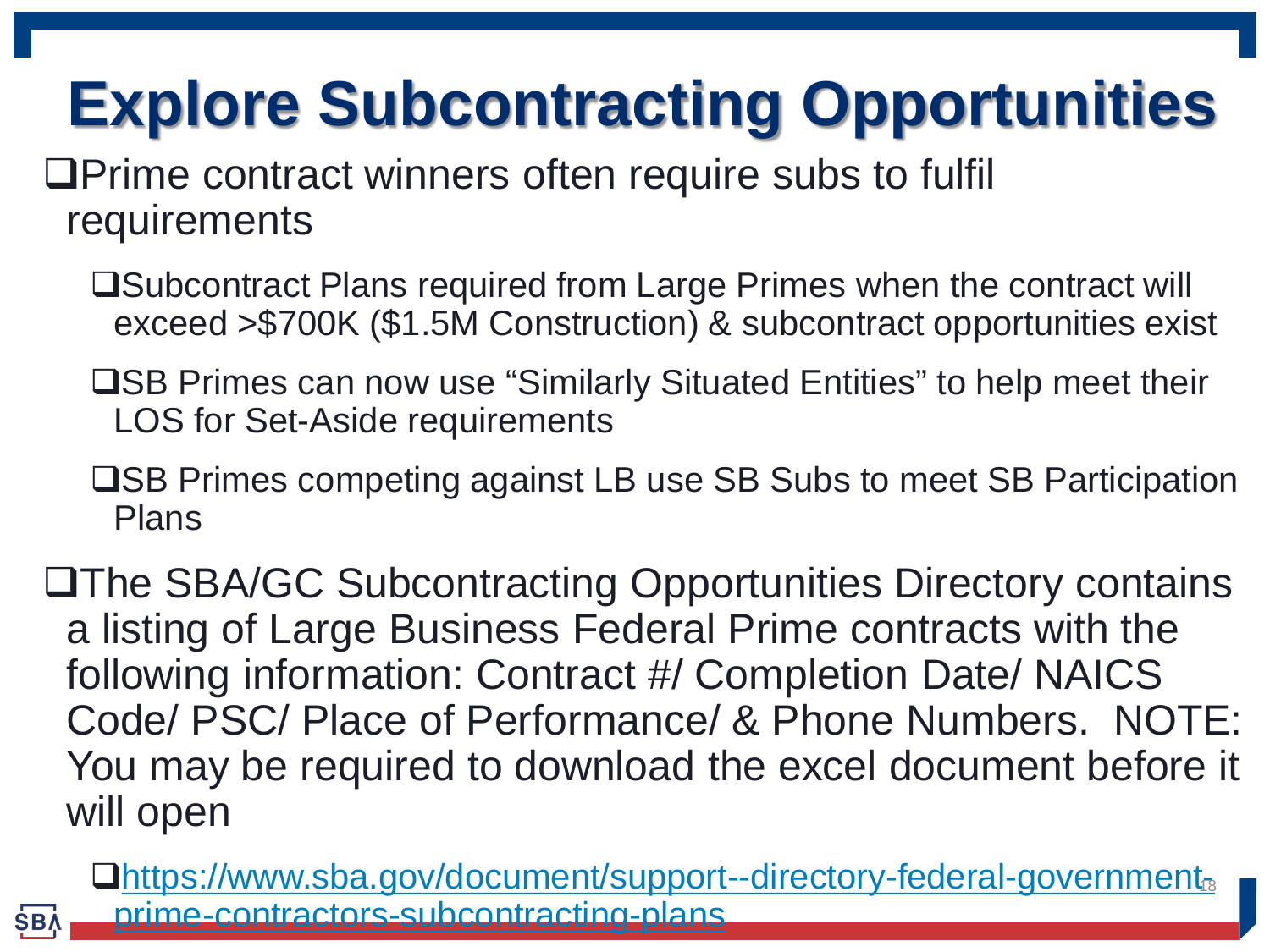## **Explore Subcontracting Opportunities (Cont'd)**

**□SBA's SubNet bridges the gap between businesses seeking** SB and SB seeking contracting opportunities

[https://eweb1.sba.gov/subnet/client/dsp\\_Landing.cfm](https://eweb1.sba.gov/subnet/client/dsp_Landing.cfm)

**□GSA Subcontracting Directory for SB** 

[https://www.gsa.gov/small-business/find-and-pursue-government](https://www.gsa.gov/small-business/find-and-pursue-government-contracts/seek-opportunities/subcontracting-directory-for-small-businesses)[contracts/seek-opportunities/subcontracting-directory-for-small](https://www.gsa.gov/small-business/find-and-pursue-government-contracts/seek-opportunities/subcontracting-directory-for-small-businesses)[businesses](https://www.gsa.gov/small-business/find-and-pursue-government-contracts/seek-opportunities/subcontracting-directory-for-small-businesses)

**□Some Large Primes wish to keep their subcontracting** requirements more private, for this reason they will develop their own "Supplier" sites rather than using the SBA SubNet site

You will need to do some legwork to find links to these Primes

General Dynamics Enterprise Supplier Registration Portal

<https://suppliers.gendyn.com/> <sup>19</sup>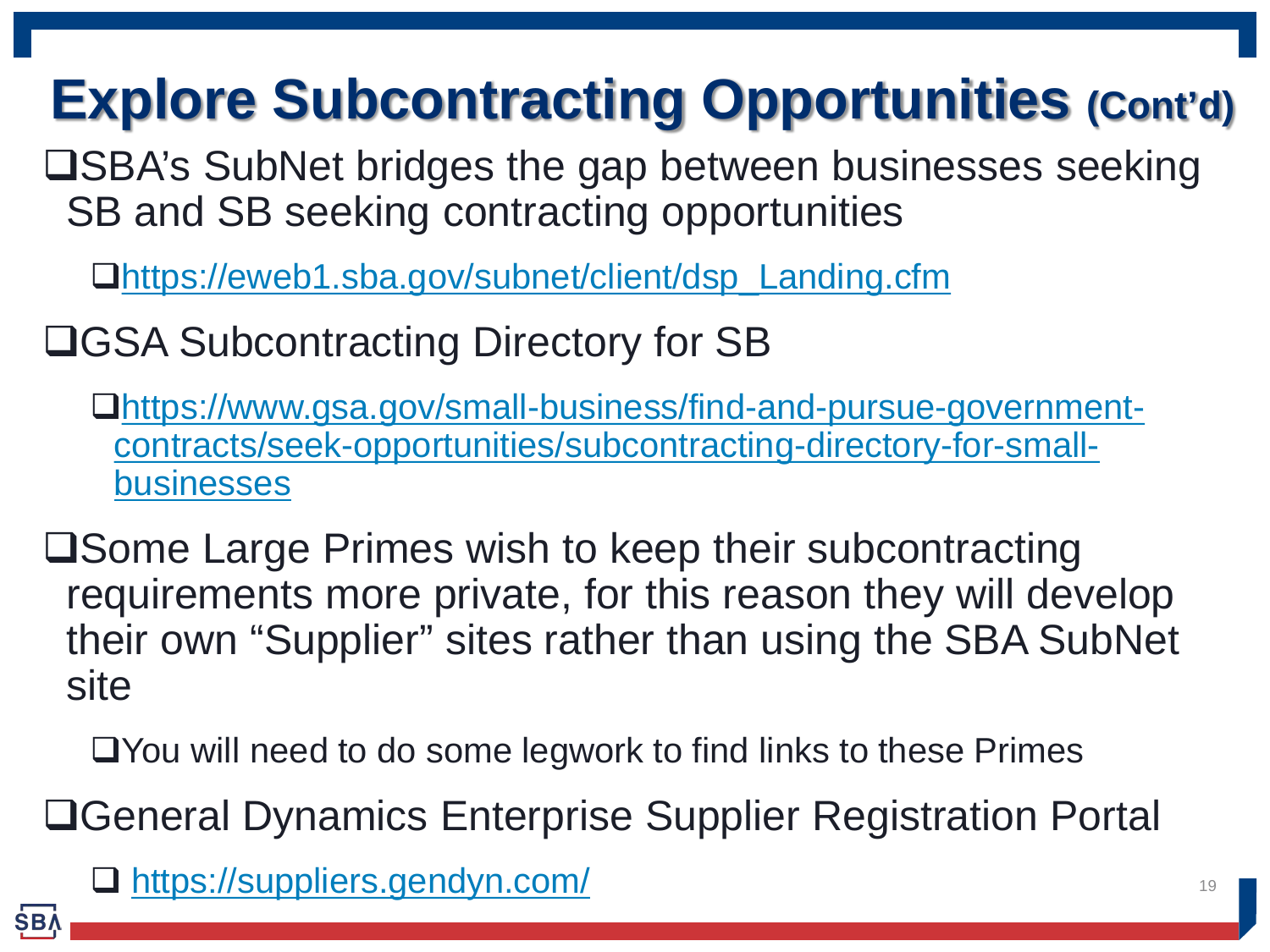## **What do Primes Look for in Subcontractors?**

- **□SB concerns that can provide products/services cheaper** or better (more efficiently/higher quality) than if done in- house
- Good References
- Socio-Economic Status that can help the prime meet its subcontracting goals
- $\square$ SB concerns that understand requirements & how execution of their portion affects other aspects of the overall contract
- **□SB concerns that meet the Terms & Conditions of their** subcontract, especially with respect to price & delivery

 $\square$ SB concerns that communicate openly

□Don't let problems fester / No surprises to either the Prime or the Customer...unlike wine...bad news does not get better with Age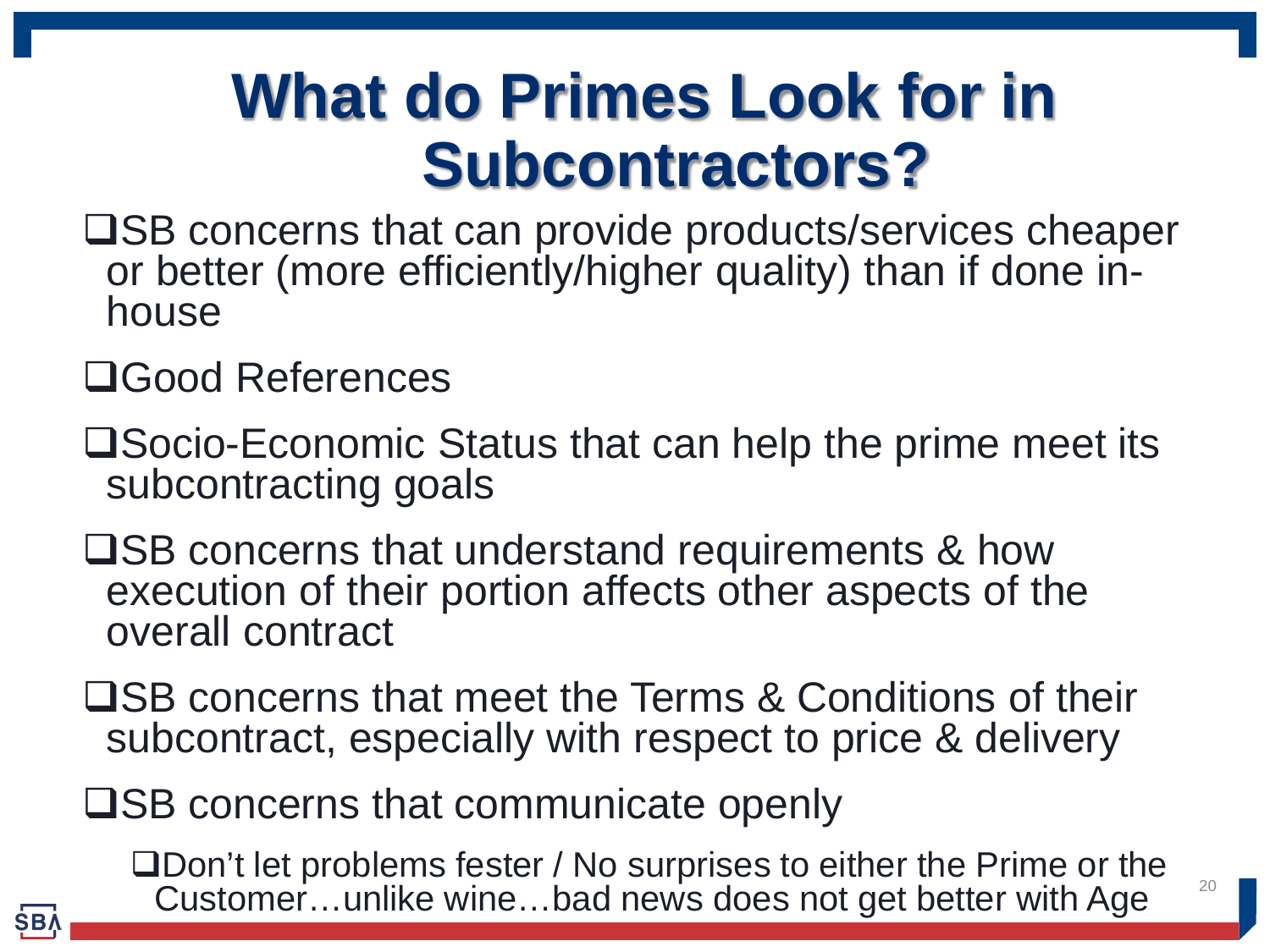# **Seek Help From Resource Partners**

PTACs provide a wide variety of assistance to businesses wishing to market their products/services to the Federal, state, & local government

<http://www.aptac-us.org/>

**USB Development Centers; Women's Business Centers;** SCORE Business Mentors \*\*\*Most services are FREE!\*\*\*

[https://www.sba.gov/local](https://www.sba.gov/local-assistance/find/?type=Small Business Development Center&pageNumber=1)[assistance/find/?type=Small%20Business%20Development%20Center](https://www.sba.gov/local-assistance/find/?type=Small Business Development Center&pageNumber=1) [&pageNumber=1](https://www.sba.gov/local-assistance/find/?type=Small Business Development Center&pageNumber=1)

 $\square$ SB Loan Information or how to certify as an 8(a) or HUBZone SB Concern; contact the District Office in your State by internet search…Google: Small Business District Office "Maine"

Federal Acquisition Resources, Guidance, Regulations

<https://www.acquisition.gov/> <sup>21</sup>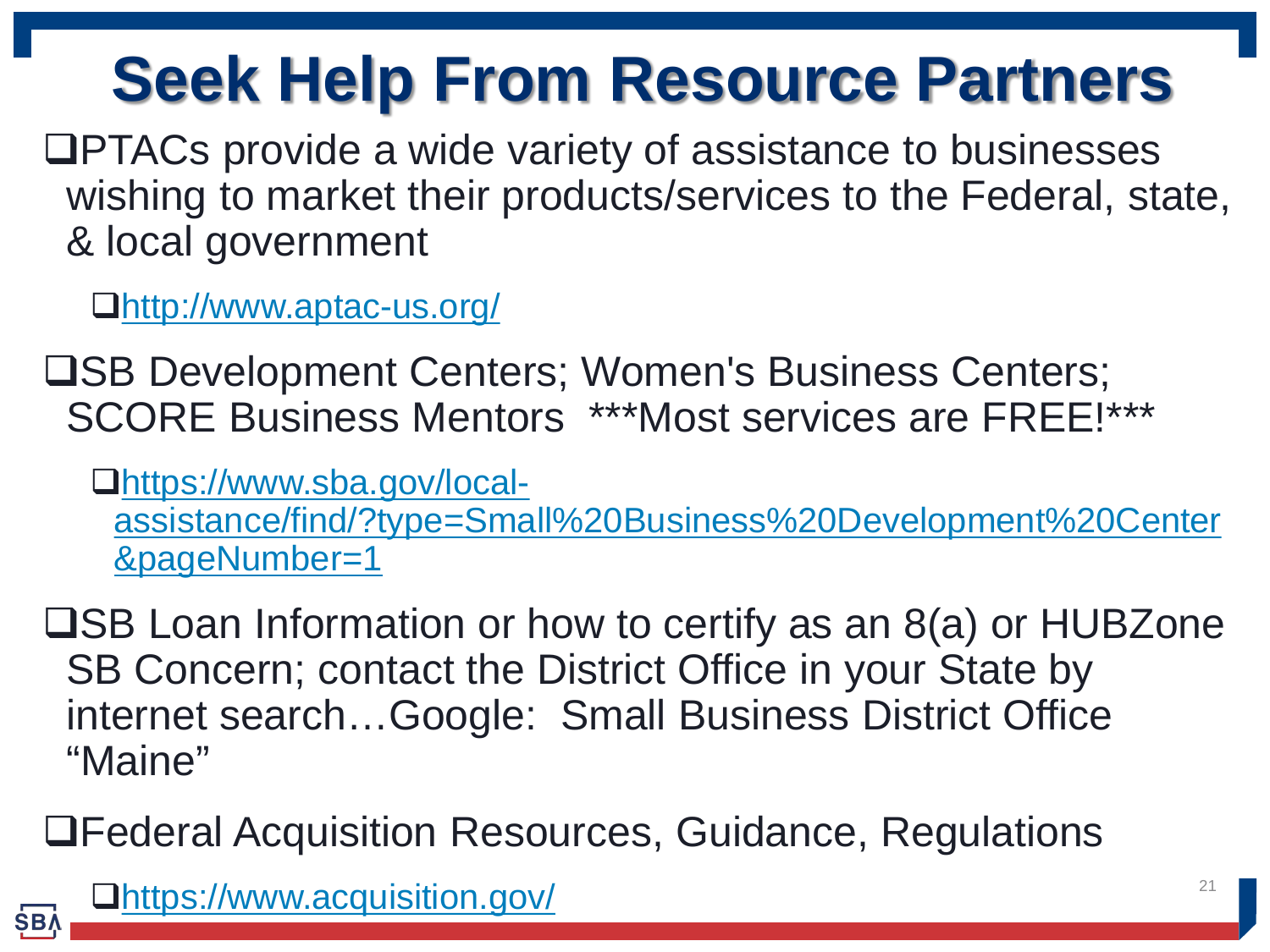# **Procurement Center Rep (PCR) Role**

Advocate increases in SB share of Federal Procurements

- Review acquisitions not Set-Aside…Initiate/Recommend SB Set-Aside
- □Provide SB sources to Federal buyers—Assist in meeting Agency Goals
- Provide counsel on acquisition strategies & SBA regulations/policy
- **□Review & provide recommendations on subcontracting plans**
- Perform/Support: Training / Events / Agency Surveillance Reviews
- Assist SB in attaining a share of Federal Procurements

□Counsel SB Firms prior to and after contract award

Which PCR should you contact

For specific upcoming acquisitions or current contracts that you hold, contact the PCR in the state where the buying activity is located

For general contracting questions, contact the PCR that covers your 22

area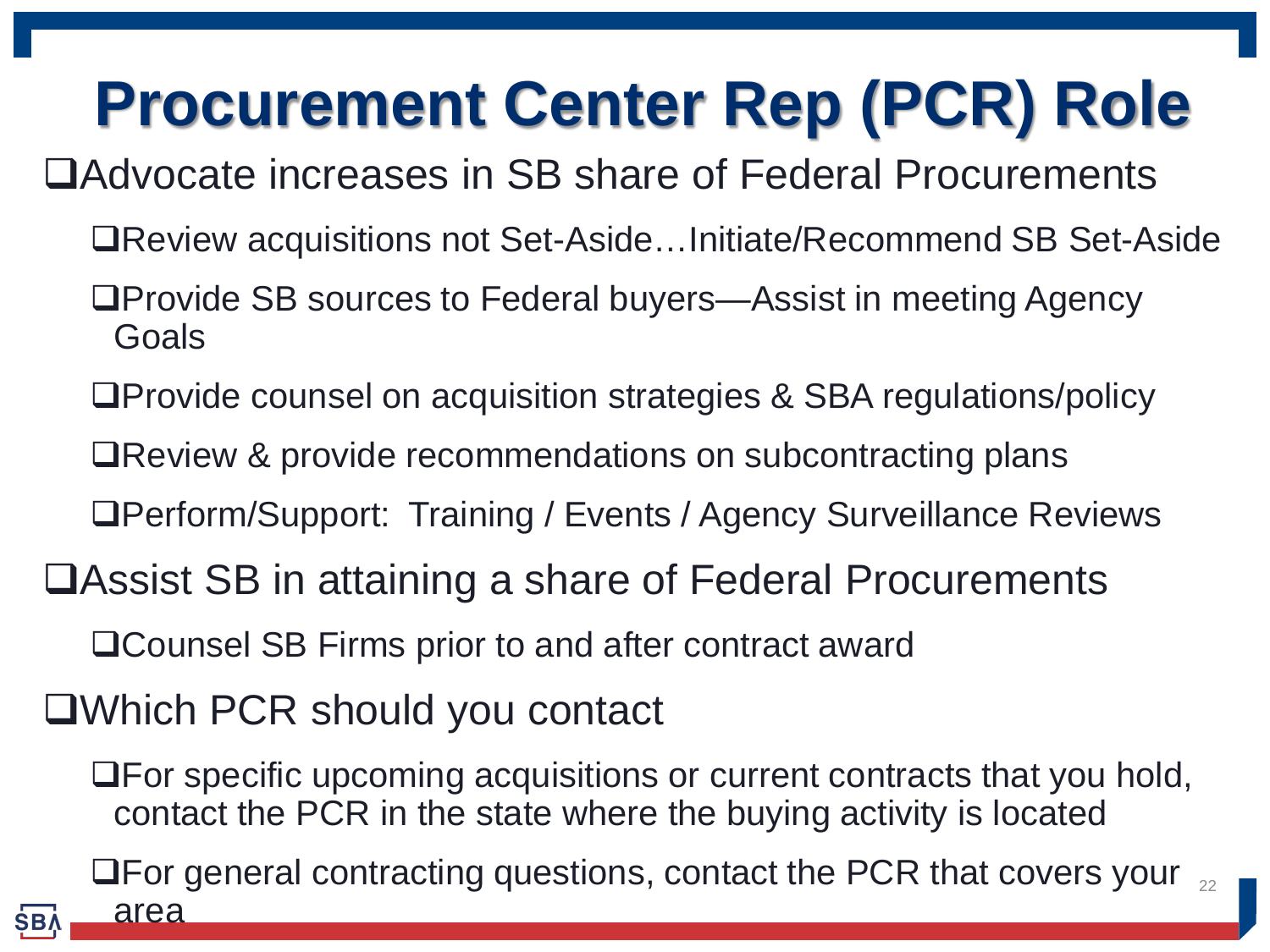# **SBA.GOV** <https://www.sba.gov/>

#### Business Guide

□Plan / Launch / Manage / and Grow Your Business

#### Funding Programs

Loans / Investment Capital / Disaster Assistance / Surety Bonds / Grants

#### Federal Contracting

■Contracting Guide / Contracting Assistance Programs / Counseling and Help

#### **QLearning Center**

□ Offers 63 Course Topics

#### **QLocal Assistance**

SBA District Offices / SBA Regional Offices / Disaster Field Offices

**□Scroll down for a listing of Resource Partners with Links**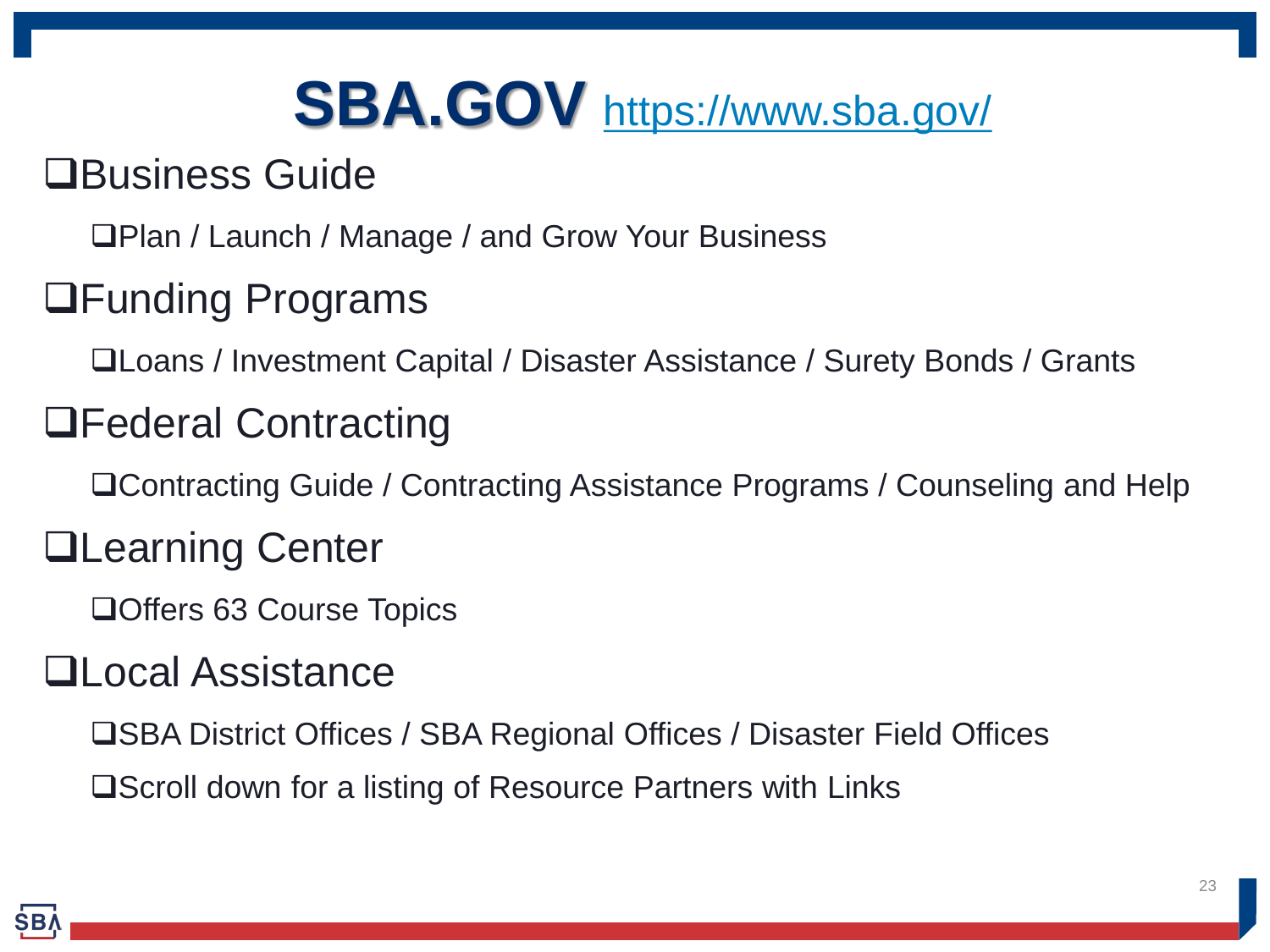# **Tips to Contractors…Marketing to DoD:**

- [https://business.defense.gov/Small-Business/Marketing-to-](https://business.defense.gov/Small-Business/Marketing-to-DoD/Tips-for-Marketing-to-DoD/) [DoD/Tips-for-Marketing-to-DoD/](https://business.defense.gov/Small-Business/Marketing-to-DoD/Tips-for-Marketing-to-DoD/)
- Follow the Money
- Arm yourself with information and facts, not emotion
- **□Find your niche…don't try to be everything to everyone**
- Target your market…customer's mission, challenges, etc
- ■Meet with Agency SB Professionals (site has link to all DoD SB Offices)
- Tailor presentation to customer…know requirement & challenges
- Explain how your supply/service positively impacts project c/s/p
- ■Be able to identify "What separates you from your competitors"
- Describe Past Performance relevancy to upcoming acquisition. Be specific. Don't expect a prospective customer to do this
- When meeting with PMs/COs, be prepared to discuss "real" requirements and not your "sales" pitch **EXAPT CONCORD FOR A 24**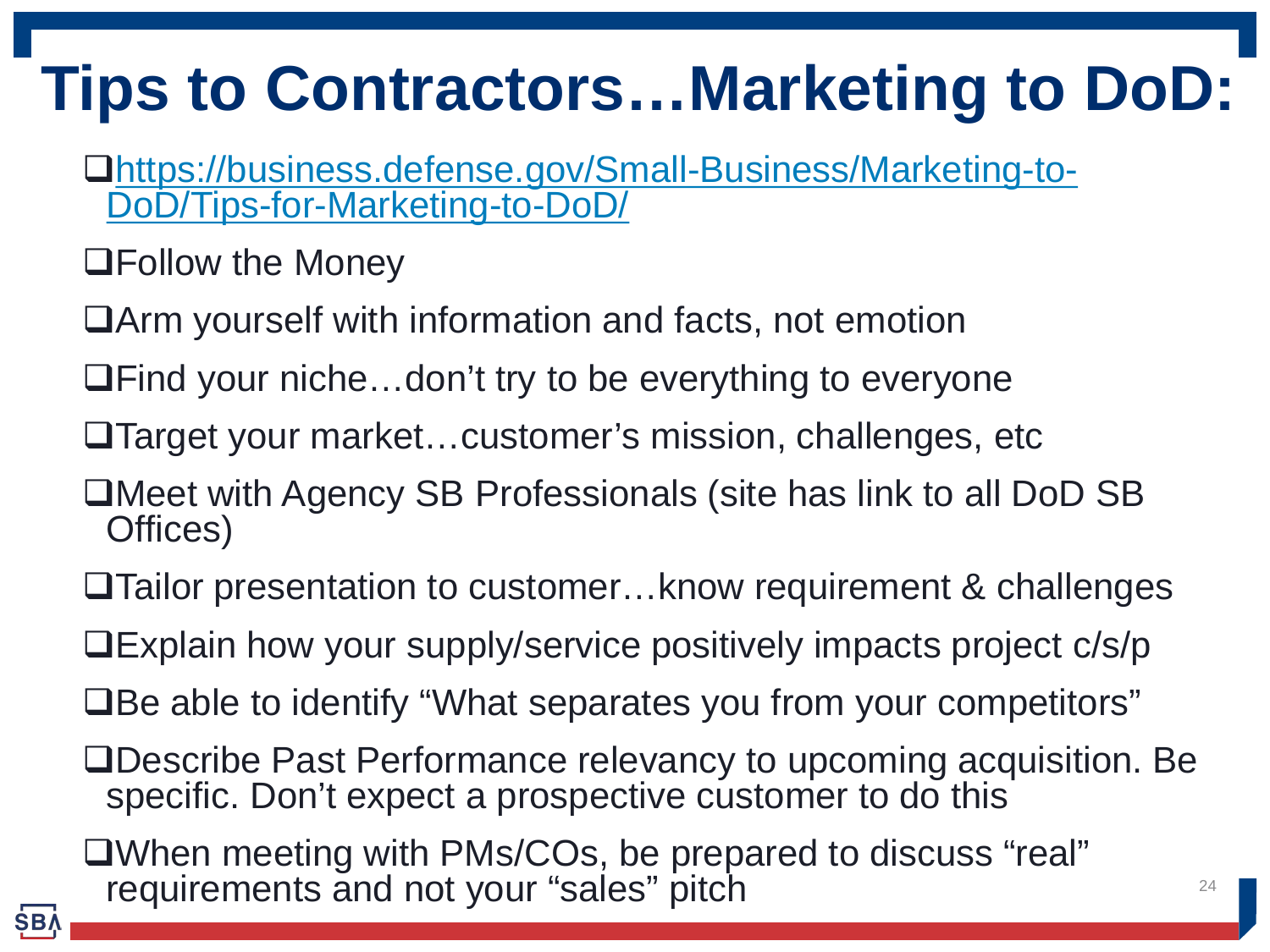# **Any Questions?**

## **Back-up Materials and**

## **Additional Information**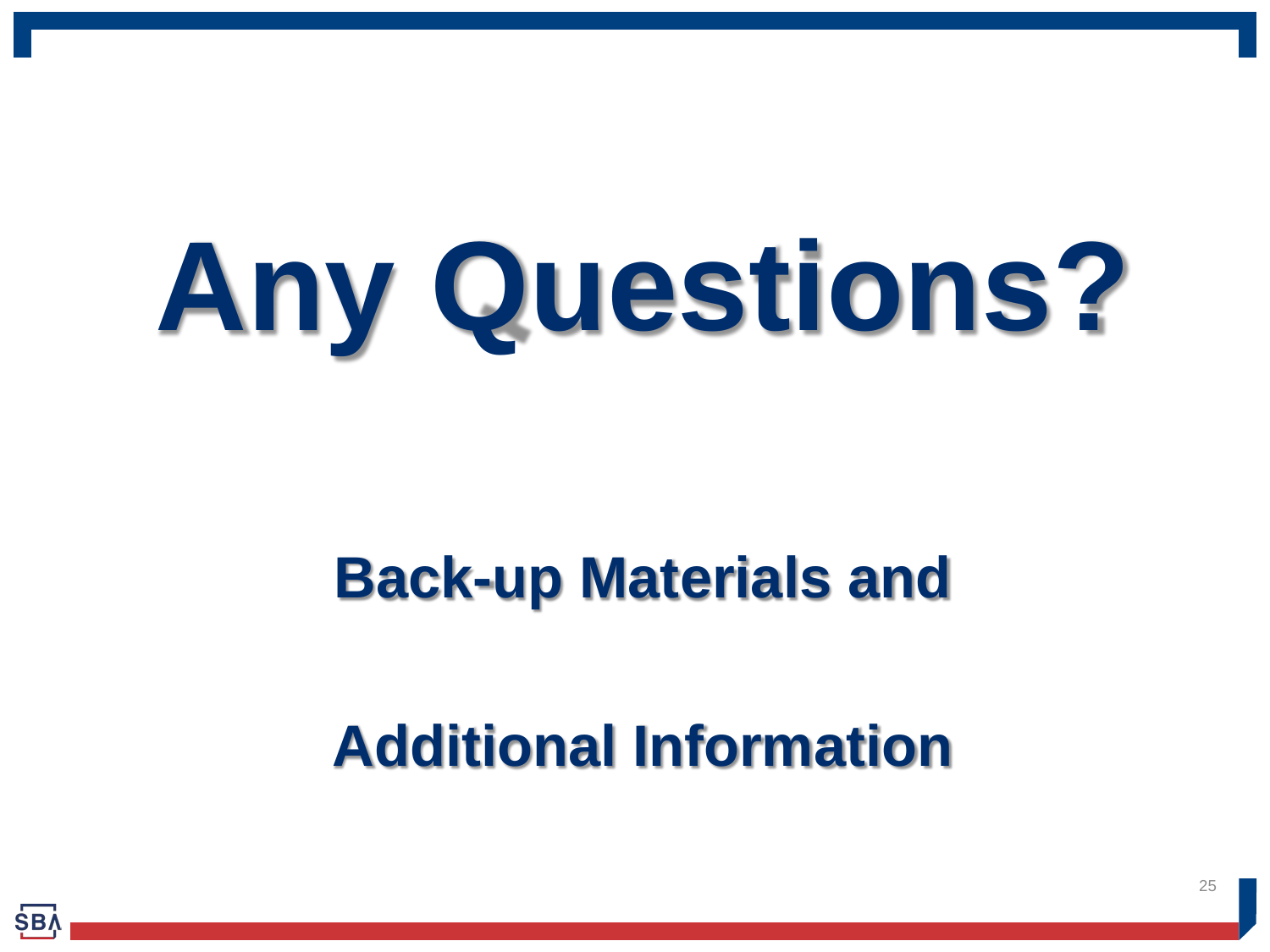# **SBA's Dynamic SB Search (DSBS)**

**This tool allows you to hone in on SBs by selecting** either several or few discriminating criteria

Link: [http://dsbs.sba.gov/dsbs/search/dsp\\_dsbs.cfm](http://dsbs.sba.gov/dsbs/search/dsp_dsbs.cfm)

- ME (State) & 8(a) combined produced 8 listings
- **□ME & HUBZone combined produced 27 listings**

 $\Box$  By adding an additional filter in the "Specific Nature of Business  $-$ NAICS 238220", the list of 27 is reduced to 2

**□Sometimes a SAM search brings up several entities with the** same or similar name. If you find names using the DSBS, you can select the link under the "Name & Trade Name of Firm" which will ensure you get the correct web page, DUNS and CAGE Codes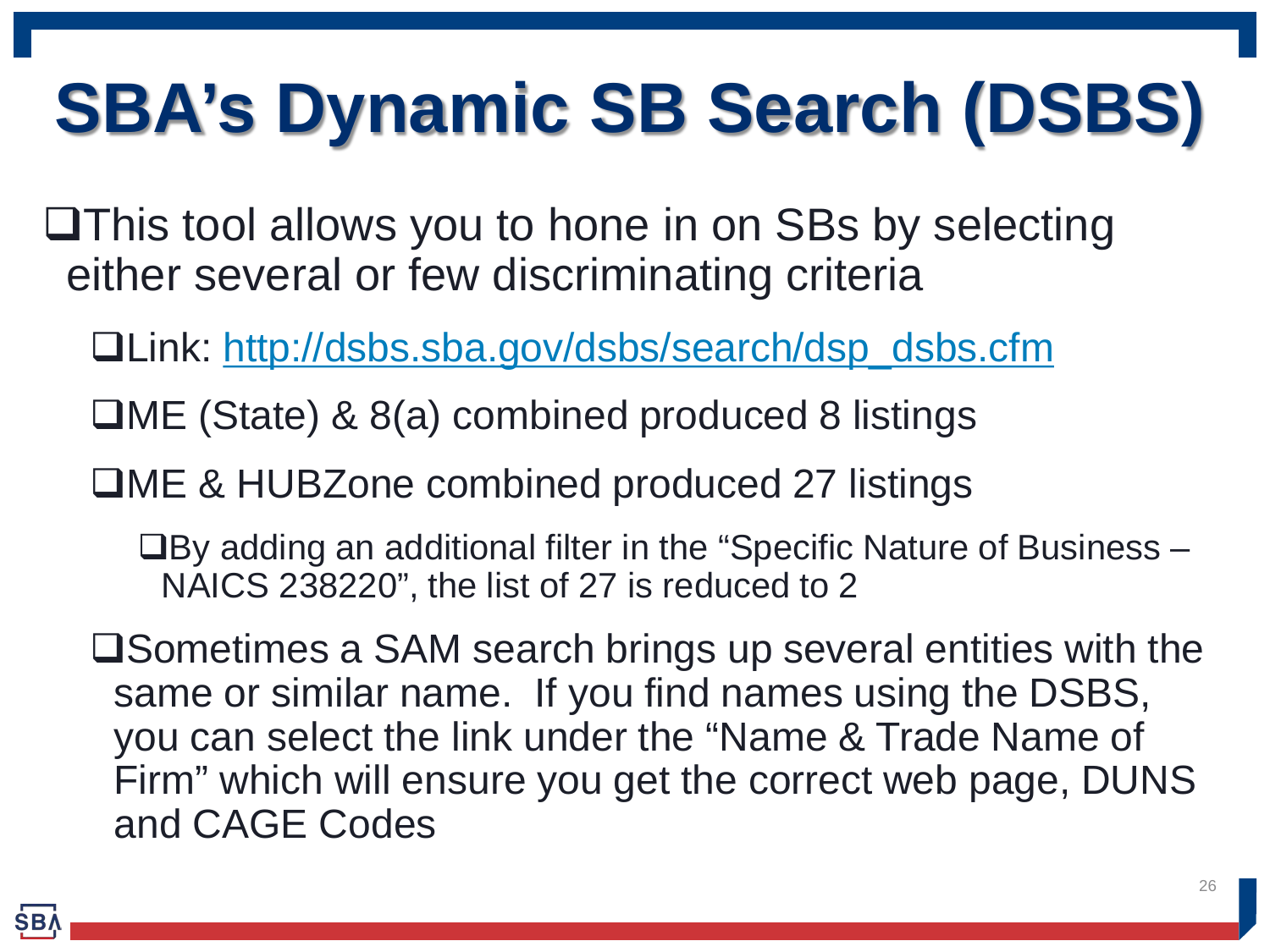# **NAICS and Size Standards**

Link: <https://www.census.gov/eos/www/naics/>

- Enter a "Keyword" or NAICS into the 2017 NAICS Search
	- Previous NAICS for same/similar acquisition
	- Contractor suggestions during RFI phase

**SBA** 

- For Prime contracts, the CO shall determine the NAICS code which best describes the "Principal Purpose" of the product or service being acquired. FAR 19.102(b)(1) and FAR 19.303(a)(1)&(2)
	- □Only one NAICS can be identified as "Principal Purpose"
	- ■Have technical rep/PM describe/quantify elements of the scope

 $\Box$ IAW FAR 19.303(c), this determination is final unless appealed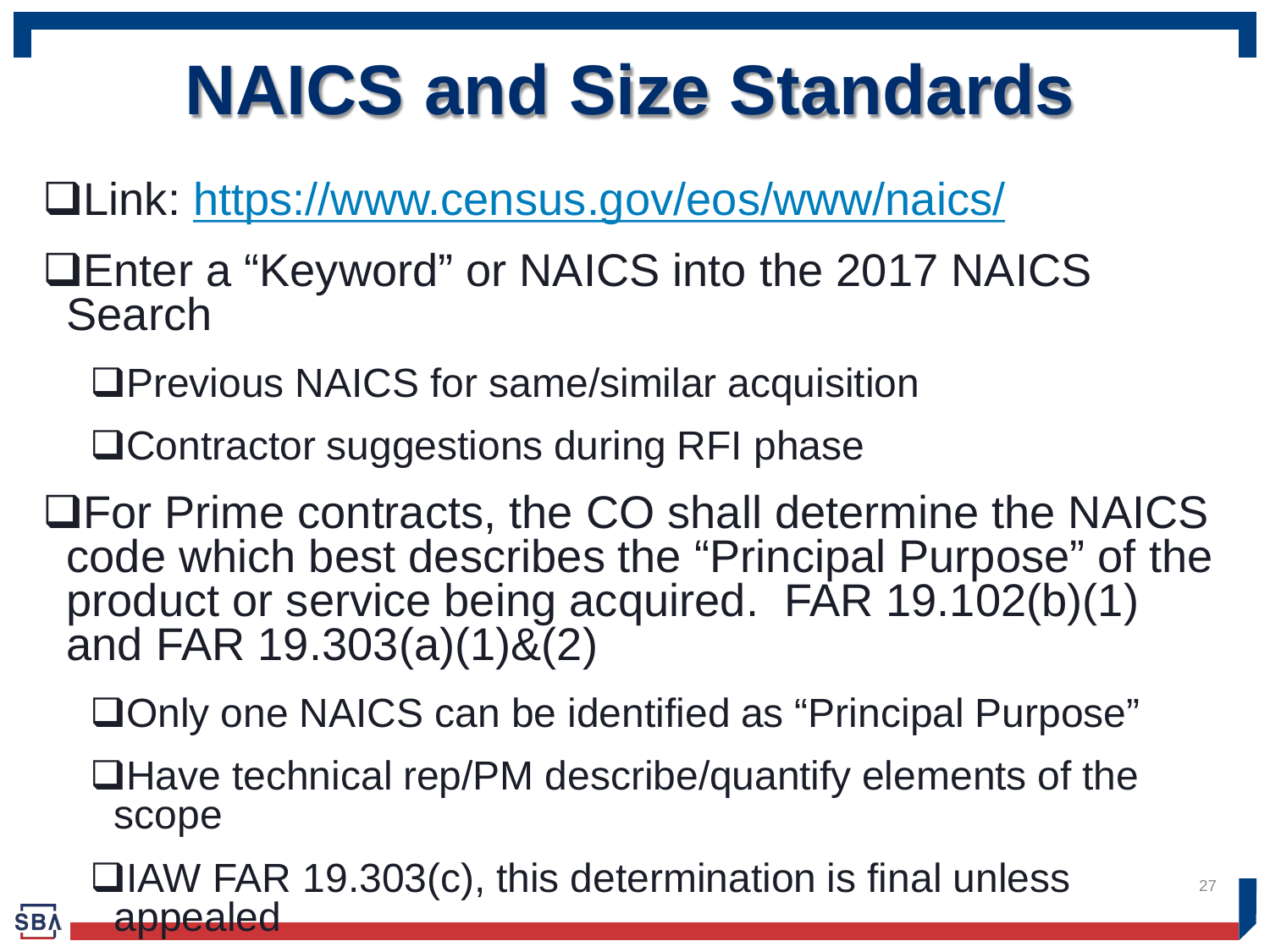# **NAICS and Size Standards**

- Size Stds Link: [https://www.sba.gov/document/support-](https://www.sba.gov/document/support--table-size-standards) [-table-size-standards](https://www.sba.gov/document/support--table-size-standards)
	- You may need to "save as" before you can open this document
- IAW FAR 19.102(c) only one size standard can be used; apply size standard whose definition best describes the principal purpose of the product or service
- $\Box$ IAW FAR 19.102(d) when an acquisition presents two "equally" supported "Principal Purpose" industries, the CO shall select the NAICS code & apply the size standard for the industry accounting for the greatest percentage of the estimated contract price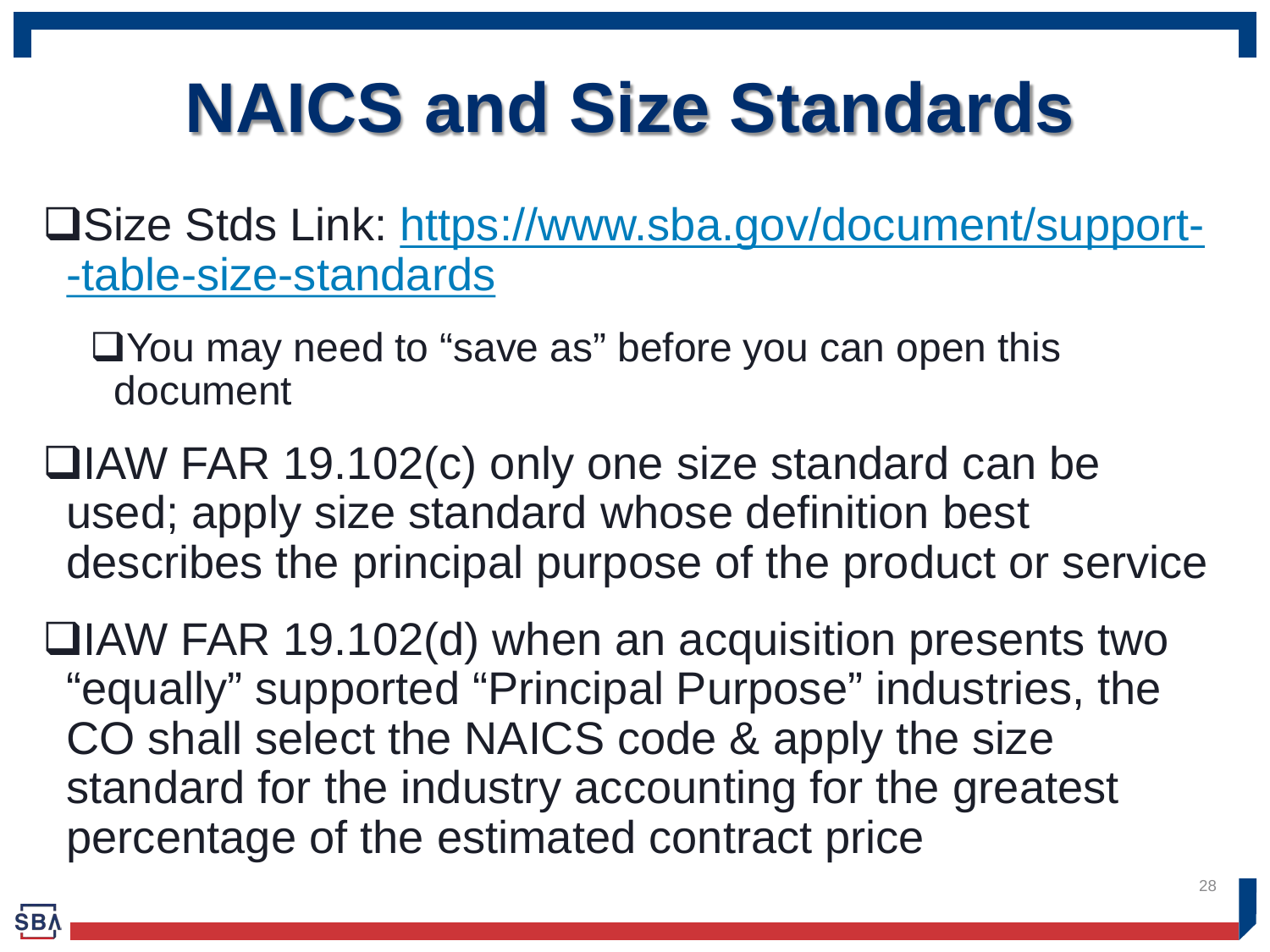# **FY19 Goals / SB Offices / Tips**

### **OSBA FY18 Goaling Guidelines**

[https://www.sba.gov/sites/default/files/resources\\_articles/FY](https://www.sba.gov/sites/default/files/resources_articles/FY18_Small_Business_Goaling_Guidelines.pdf) [18\\_Small\\_Business\\_Goaling\\_Guidelines.pdf](https://www.sba.gov/sites/default/files/resources_articles/FY18_Small_Business_Goaling_Guidelines.pdf)

**□Office of Small Business Programs, DoD Link:** 

<https://business.defense.gov/About/Goals-and-Performance/>

**□Both Prime Contracting & Subcontracting Goals** 

DoD Small Business Offices

[https://business.defense.gov/Small-Business/DoD-Small-](https://business.defense.gov/Small-Business/DoD-Small-Business-Offices/)[Business-Offices/](https://business.defense.gov/Small-Business/DoD-Small-Business-Offices/)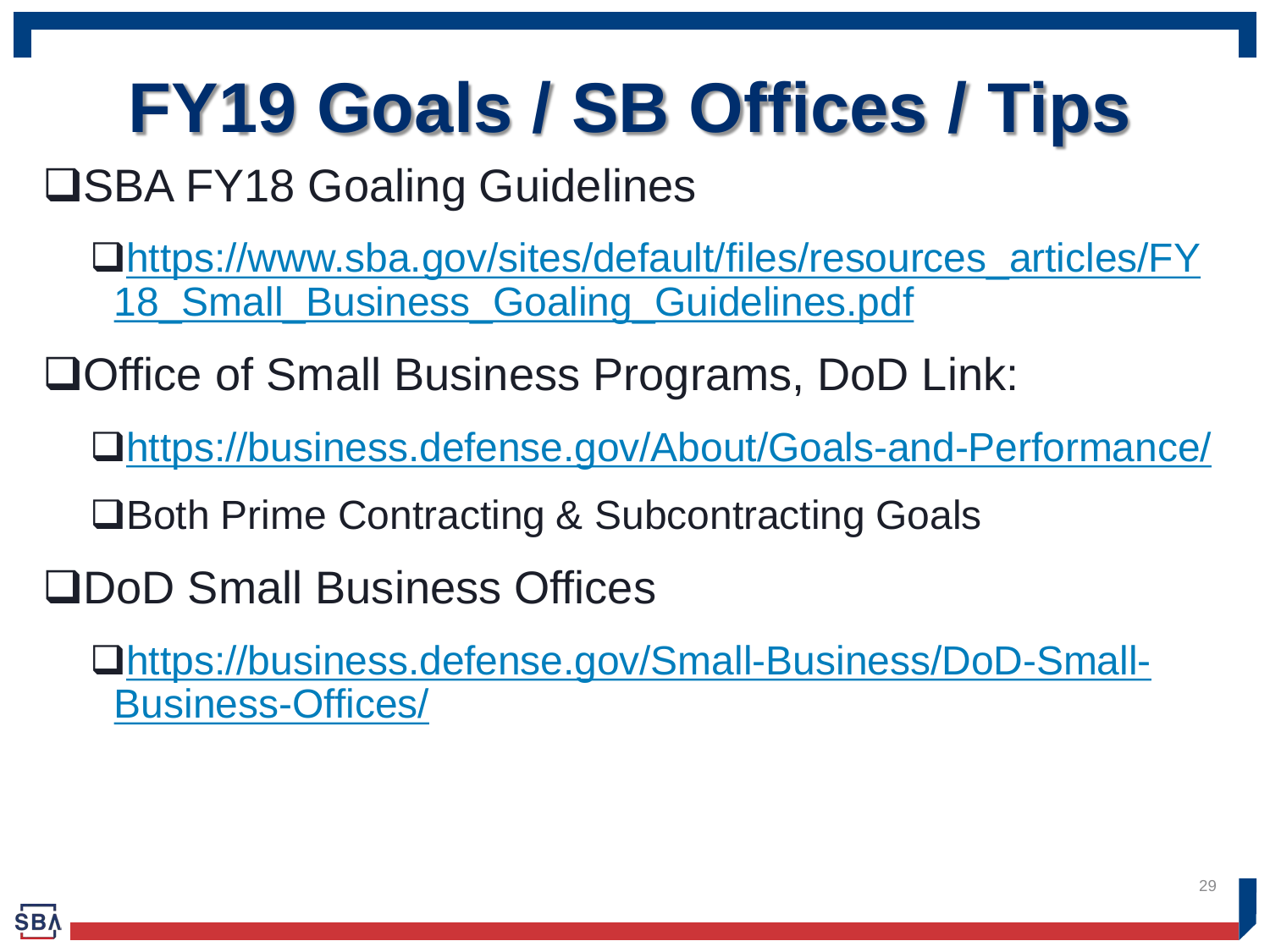# **FBO Active & Archives**

- Link: <https://www.fbo.gov/>
	- Allows for search by Place of Performance
	- **□Right-hand side has "Small Business Events" and "Vendor** Collaboration"
	- □Opportunities Tab allows for research of "Archives"
	- Opportunities Tab and "Advanced Search" allows archived documents to be searched by Place of Performance…plus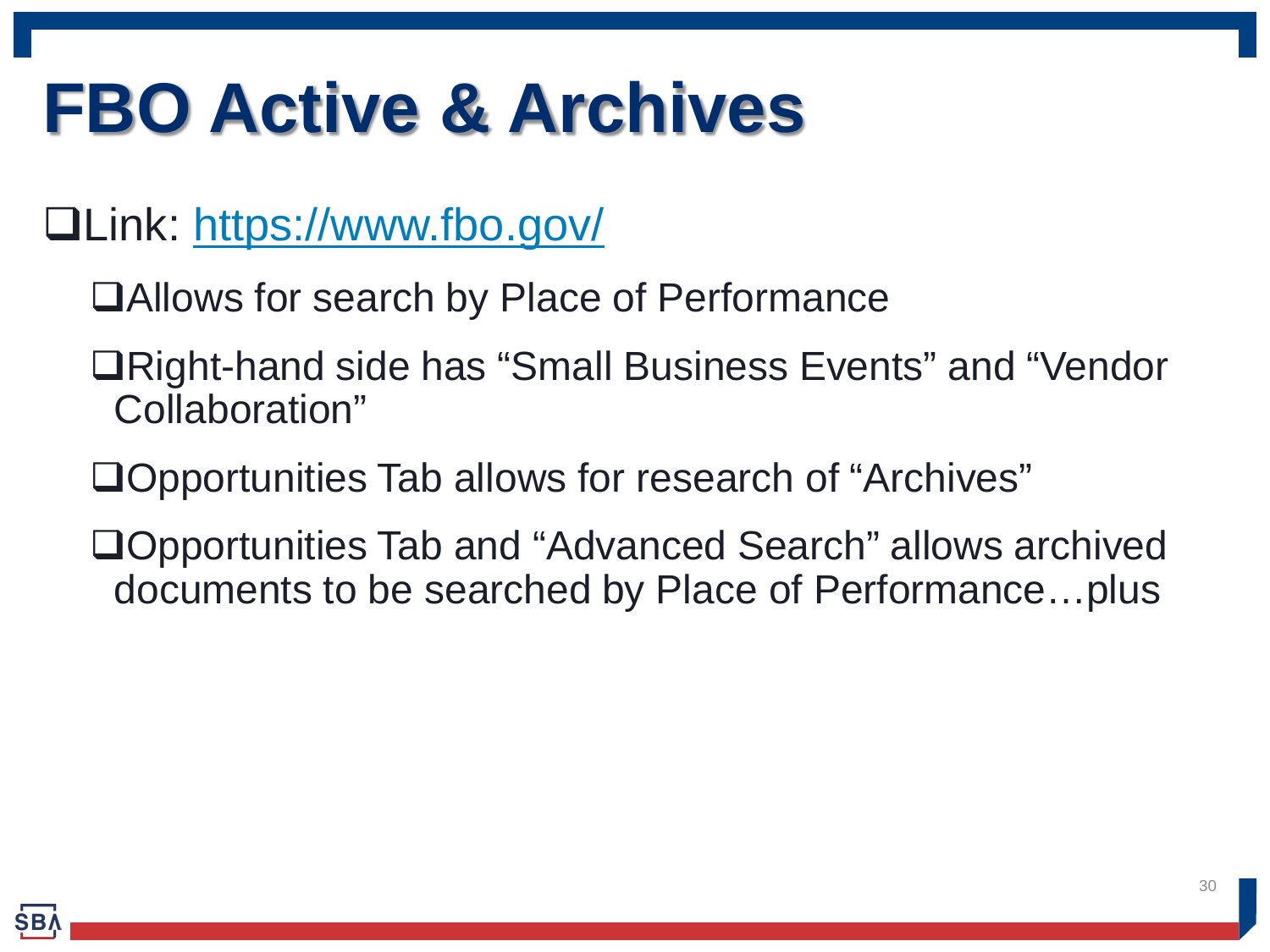# **Federal Procurement Data System (FPDS) – Next Generation (NG)**

Link: [https://www.fpds.gov/fpdsng\\_cms/index.php/en/](https://www.fpds.gov/fpdsng_cms/index.php/en/)

- All contracts >\$10K and All mods regardless of \$ value
- **□Summary level information only**

**SBA** 

FPDS does not include: Subcontracting Data/Line Item Info/Accounting Info/Attachments (SOW/WD/QASP/etc)/Ts&Cs/Deliverables

- Must have an account to query database
- ■Must request copies of contracts & mods through FOIA

What's the difference between FPDS-NG and USASpending.gov

FPDS-NG "real-time" data except for DoD 90-day delay. FPDS-NG provides data to USASpending.gov…not in "real time" 31